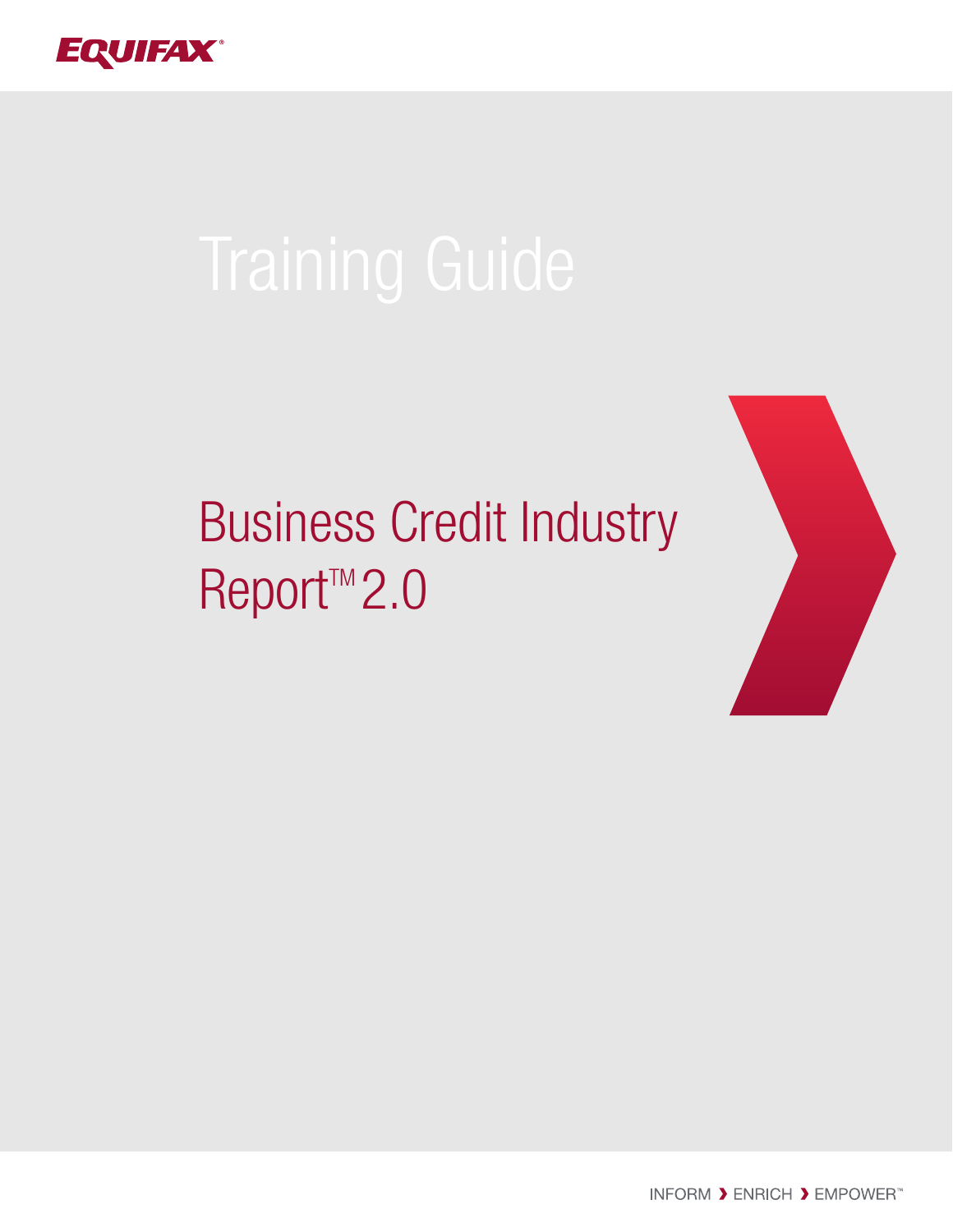| EQUIFAX                                                            | <b>COMMERCIAL INFORMATION SOLUTIONS</b>                                                                                      | September 3, 2010 • 12:27 p.m. EDT                                                                                                                                        |
|--------------------------------------------------------------------|------------------------------------------------------------------------------------------------------------------------------|---------------------------------------------------------------------------------------------------------------------------------------------------------------------------|
|                                                                    |                                                                                                                              |                                                                                                                                                                           |
| <b>Customer Ref: SW1224</b><br>EFX ID:<br><b>Company Profile:</b>  | <b>BEST MATCH FOR INQUIRY</b><br>277879276<br>TJ PAPER AND SUPPLIES<br><b>321 PEACHTREE STREET</b><br>ATLANTA, GA 30303-3209 | <b>HEADQUARTERS SITE</b><br>879963258<br>TOM JONES BOXES<br>Legal Business Name: TOM JONES<br><b>MANUFACTURING COMPANY</b><br>5000 TRUMAN DRIVE<br>DECATUR, GA 30035-4565 |
| Telephone:<br>Tax ID/SSN:<br><b>Business Type:</b>                 | (404) 222-2121<br>589632587                                                                                                  | (404) 333-4500<br>589632587                                                                                                                                               |
| <b>Liability Type:</b><br>Established:<br>Ownership:               | 2004<br>Private                                                                                                              | Corporation<br>2000<br>Private                                                                                                                                            |
| <b>Location Type:</b><br><b>Employees:</b><br><b>Annual Sales:</b> | <b>Branch</b><br>10 to $24$<br>$$500,000 - $999,999$                                                                         | Headquarters<br>$250 - 499$<br>\$10,000,000 - \$24,999,999                                                                                                                |
| SIC:<br><b>NAICS:</b>                                              | 5113, Industrial and Personal Service Paper<br>424130, Industrial and Personal<br>Service Paper, Merchant Wholesalers        | 2653, Corrugated and Solid Fiber Boxes<br>322211, Corrugated and Solid Fiber<br><b>Box Manufacturing</b>                                                                  |
| <b>Ultimate Parent:</b><br>EFX ID:                                 | TEY Holding Company, Chicago, IL<br>564962785                                                                                |                                                                                                                                                                           |

**Alert(s):** None to Report

**Conservat** 

**Inquiry Information:** TJ Paper & Supply, 321 Peachtree St, Atlanta, GA, SSN 658798546

#### **MATCH RESULTS**

4

3

5

6

| <b>MAIVILINEVULTU</b>                                      |                |                                |                            |                              |                  |            |  |  |  |  |  |  |
|------------------------------------------------------------|----------------|--------------------------------|----------------------------|------------------------------|------------------|------------|--|--|--|--|--|--|
|                                                            | <b>NAME</b>    | <b>DELIVERY</b><br><b>LINE</b> | CITY,<br><b>STATE, ZIP</b> | <b>TAX ID/</b><br><b>SSN</b> | <b>TELEPHONE</b> | <b>CLI</b> |  |  |  |  |  |  |
| <b>Matched Data</b><br>Elements for<br><b>Business</b>     | TJ<br>Paper    | 312<br><b>Peachtree Street</b> | 30303                      | 584937587                    |                  | 9          |  |  |  |  |  |  |
| <b>Match Quality</b><br>Indicator                          | $\overline{4}$ | 3                              | $\overline{4}$             | $\overline{2}$               | $\mathbf{0}$     |            |  |  |  |  |  |  |
| <b>Matched Data</b><br>Elements for<br>Principal/Guarantor | Tom Jones      |                                | Atlanta,<br>GA, 30318      |                              | <b>XXXXXXXXX</b> |            |  |  |  |  |  |  |
| <b>Match Quality</b>                                       |                |                                |                            | 8                            |                  |            |  |  |  |  |  |  |

<u>317</u>

 $6$ 

Indicator

#### **BUSINESS CREDIT RISK SCORE BUSINESS FAILURE RISK RATING**



This report is for illustrative purposes only and any resemblance to a TJ Paper and Supplies is purely coincidental. To conserve space, not every tradeline for this business has been displayed in this sample report.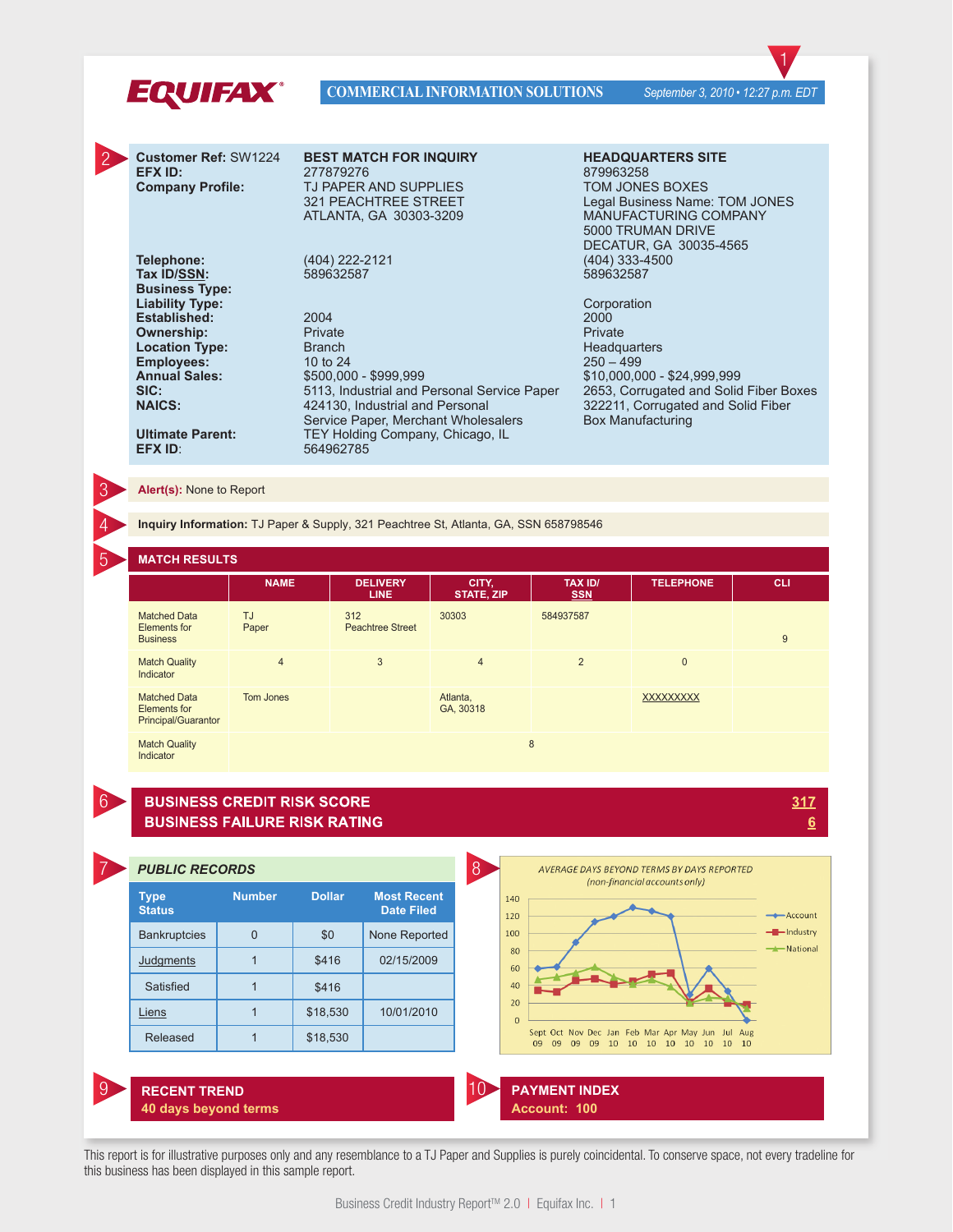#### Date/Time Stamp:

Provides the date and time when the inquiry was made as recorded by Equifax (Eastern Time).

# 2

1

# **Company Profile:**

Provides the business name and address on the returned folder which most closely matches your inquiry information, as well as firmographic information about that location; legal name, if available, is also returned. Company name, address and firmographics for the headquarters site are also returned.

If the inquiry site has an Ultimate Global or Ultimate Domestic Parent then that company name and EFX ID are included. Note the report is on the inquired legal entity and does not reflect the credit experiences of the Ultimate Parent.

The EFX ID<sup>®</sup> is a unique and persistent nine-digit number that identifies and tracks the business unit with which you have the credit relationship; if the EFX ID is used on the inquiry, then only the EFX ID is used to locate a folder and the business name and address associated with the EFX ID are returned.

### Alerts:

Provides alert notices to indicate key differences between the inquiry information and the file content; may also return noncredit related alerts.



5

3

#### Inquiry Information:

Displays the information used to submit the inquiry.

#### Match Results Table:

This table provides transparency as to why a particular report was returned.

- **Matched Data Elements: The ID data element in the** commercial credit database which was used in the match process.
- Match Quality Indicator: Defines the strength of the match element; with 4 being an exact match and 1 indicating a no match. A zero indicates that the element was null or missing in either the inquiry or commercial credit database. Principal/Guarantor Match Quality Indicator looks at all of the ID elements used in the match process.
- Confidence Level Indicator (CLI): A code used to group similar quality matches and indicates overall strength of a match. CLI values range from 0 to 10, where 0 is a no match and 10 is the highest/best quality match.

# Scores:

6

Available upon request; allows for more accurate assessment of the risk level of the business; detailed information is available by clicking on the hyperlink. (Refer to page 12)



8

### Public Records:

Public record summary table notes the presence of bankruptcies, judgments and liens and returns the status, number, and dollar amounts for judgments and liens; detailed information is available by clicking on the hyperlink. (Refer to page 11)

## Average Days Beyond Terms:

Displays the dollar-weighted average days beyond terms on non-financial accounts within the last 12 months from the date of the inquiry; calculated from dollar amounts reported for aging categories 1-5; if no information was reported for a given month within the 12-month period, no line will appear in the graph for that Month. An Average Days Beyond Terms for the inquired business's industry and for all businesses (National) in the Equifax Commercial database are also returned for benchmark purposes.



10

#### Recent Trend:

Average Days Beyond Terms calculated within the last 120 – 150 days from the date of inquiry.

#### PAYMENT INDEX™:

A dollar-weighted indicator of a business's payment performance based on the most recently reported non-financial payment experiences in the Equifax Commercial database. The chart below provides a suggested interpretation of the Payment Index value:

| <b>Payment Index</b> | Days Past Due        |
|----------------------|----------------------|
| $90+$                | Paid As Agreed       |
| 80-89                | 1-30 Days Past Due   |
| 60-79                | 31-60 Days Past Due  |
| 40-59                | 61-90 Days Past Due  |
| $20 - 39$            | 91-120 Days Past Due |
| $1 - 19$             | 120+ Days Past Due   |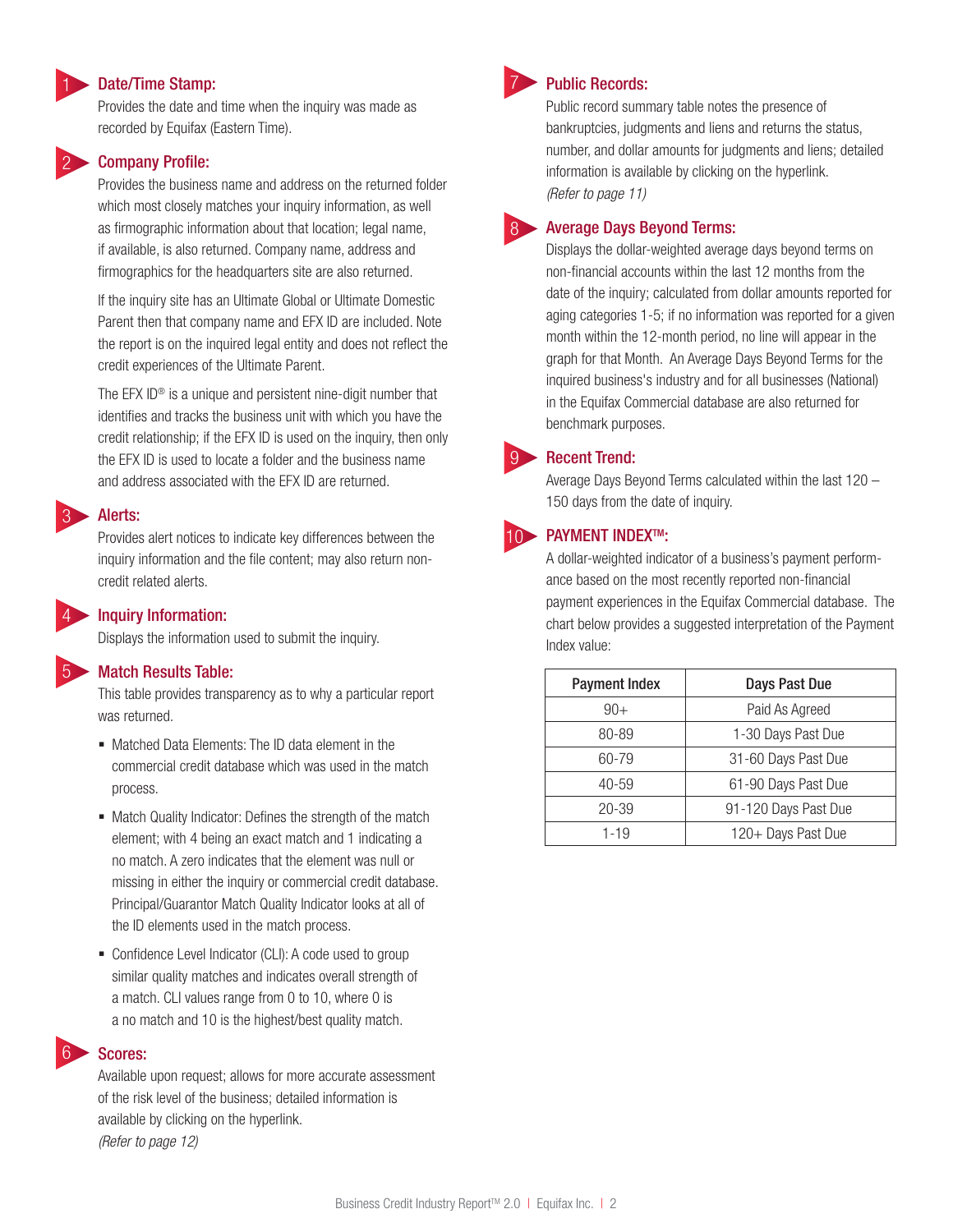

# **BUSINESS CREDIT INDUSTRY REPORT 2.0** *September 3, 2010 • 12:27 p.m. EDT*

# *REPORT HIGHLIGHTS*

**11** 

|                                                              | <b>Non-Financial</b>    |
|--------------------------------------------------------------|-------------------------|
| <b>Credit Active Since</b>                                   | 04/10/2004              |
| Activity Since: 06/01/2010                                   |                         |
| <b>Accounts Updated</b>                                      | 10                      |
| <b>New Accounts Opened</b>                                   | $\Omega$                |
| <b>Recent Account Closures</b>                               | 1                       |
| New Delinquencies (Non Charged-Off)                          | 6                       |
| New Charge-Offs                                              | 1                       |
| <b>Charged-Off Amount</b>                                    | \$12,311                |
| <b>Number of Inquiries</b>                                   | 7                       |
| <b>Most Severe Status</b>                                    | Charge-Off              |
| <b>Single Highest Credit Extended</b>                        | \$21,516                |
| As of: 09/03/2010                                            |                         |
| Number of Accounts                                           | 20                      |
| Open                                                         | 16                      |
| Closed                                                       | $\overline{\mathbf{A}}$ |
| Charged-Off                                                  | $\overline{2}$          |
| <b>Charged-Off Amount</b>                                    | \$19,554                |
| <b>Total Past Due</b>                                        | \$408,438               |
| <b>Most Severe Status</b>                                    | Charge-Off              |
| <b>Total Current Credit Exposure</b>                         | \$881,754               |
| <b>Single Highest Credit Exposure</b>                        | \$715,591               |
| NR = None reported or insufficient data available to compute |                         |
| Open Account Analysis                                        |                         |
| <b>Total Balance</b>                                         | \$881,754               |
| <b>Median Balance</b>                                        | \$1,721                 |
| <b>Average Balance</b>                                       | \$55,109                |
| <b>Current Portion of Balance Due</b>                        | \$473,316               |
| Delinquent (Non Charged-Off)                                 | 8                       |
| <b>Total Past Due</b>                                        | \$408,438               |
| At Risk Balance                                              | \$873,646               |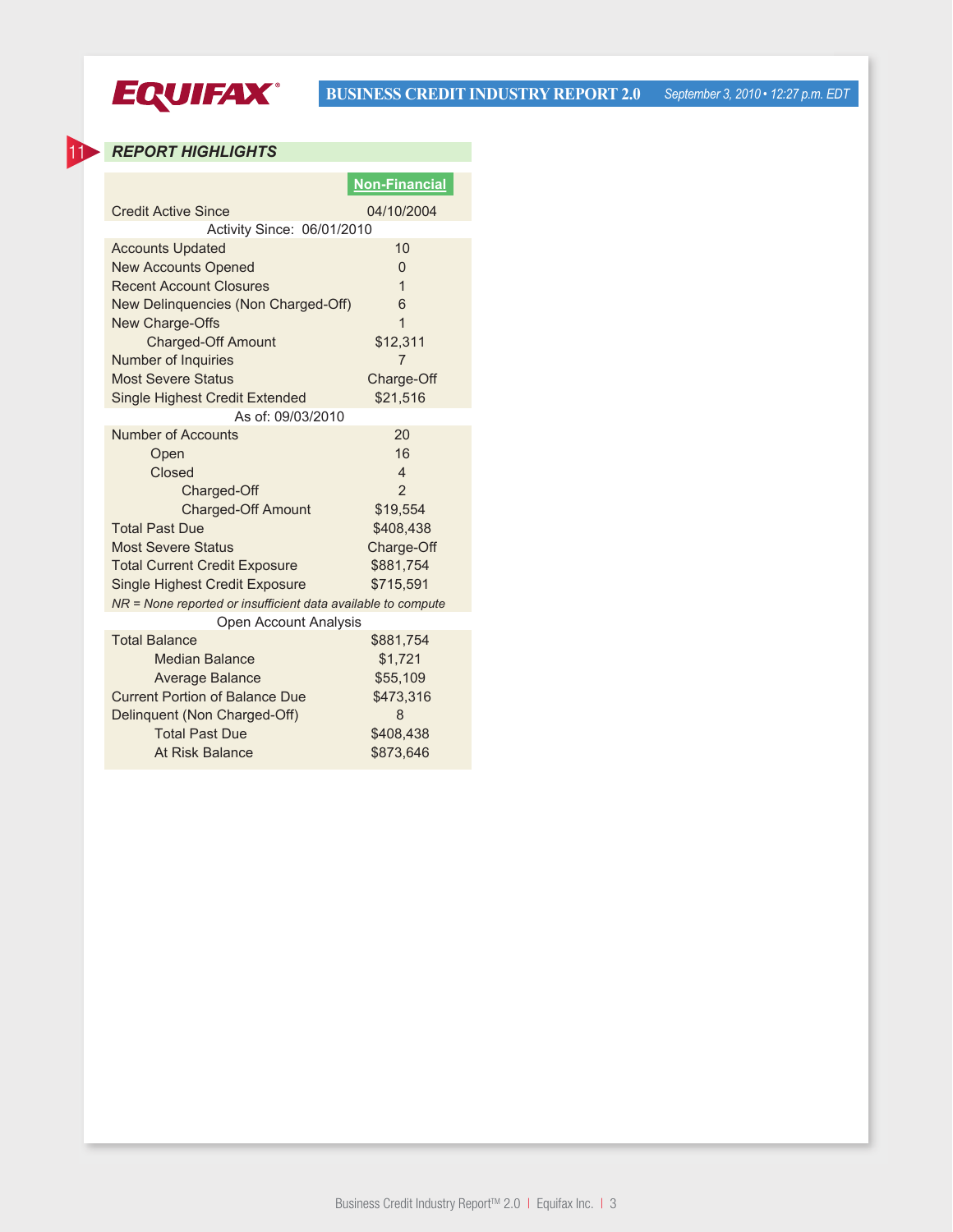#### Report Highlights:

11

 Report Highlights: Summarizes trade payment history from service and trade creditors on the legal entity; allows you to quickly assess the risk level of the business by providing 26 key metrics:

**- Credit Active Since:** Indicates the first known credit activity based on all the trades ever reported for the business subject.

Activity Since section: This section highlights credit-related activity which has occurred within the 3 months prior to the date of inquiry.

- **Accounts Updated:** Number of credit grantors reporting on this business.
- **New Accounts Opened:** Number of accounts which have been opened.
- **Recent Account Closures: Number of accounts which have** been closed.
- **New Delinquencies (Non Charged-Off): Number of** accounts which were previously "current" but have become delinquent (not charged-off) one or more times during the most recent 90 days.
- **New Charge-Offs: Number of accounts with an overall** status of charged-off.
- **Charged-Off Amount:** Total reported charge-off dollars at the time of inquiry.
- **Number of Inquiries:** Number of online inquiries made about this business.
- **Most Severe Status:** Of the most recently reported opened and closed trades, the most severe status is returned.
- **Single Highest Credit Extended:** The single largest high credit, current credit, original credit or balance on an open account; closed accounts use balance only.

As Of section: This section provides a snapshot of how the business is performing today based on accounts reported or closed within 24 months of inquiry.

- **Number of Accounts:** Number of accounts returned in this credit report.
- **Dpen:** Number of accounts reported as open and active.
- **Closed:** Number of accounts reported as closed. Closed accounts may be in good, delinquent or charged-off status.
- **Charged-Off:** Number of accounts with an overall status of charged-off.
- **Charged-Off Amount:** Sum of the charged-off amount for the accounts reported as charged-off at the inquiry date. This value may be understated because one or more charged-off accounts didn't provide a dollar amount. It is possible that only a portion of the amount past due was charged-off; or could indicate a dispute.
- Total Past Due: The total delinquent dollars (not charged-off) on open and closed accounts.
- **Most Severe Status:** Looks at the most recently reported credit experience of all reported open and closed accounts and returns the most severe status. Provides a view of how that business is paying today.
- **Total Current Credit Exposure:** Sums total outstanding balance on open and closed accounts.
- **Single Highest Credit Exposure:** The single largest high balance.

Open Account Analysis section: This section summarizes credit performance on open accounts reported within 24 months of inquiry date.

- **Total Balance:** Total reported balance, including owed but not yet due, and all past due amounts.
- **Median Balance:** Returns the median balance of open, non charged-off accounts.
- **Average Balance:** Returns the average balance of open, non charged-off accounts.
- **Current Portion of Balance Due: Total reported amount** that has been charged but is not yet due or late.
- **Delinquent Non Charged-Off Accounts: Number of** accounts which have an overall status of delinquent and not charged-off.
- **Total Past Due:** Total delinquent dollars (not charged-off).
- **At Risk Balance:** Sum is equal to the total balance for delinquent but not charged-off accounts.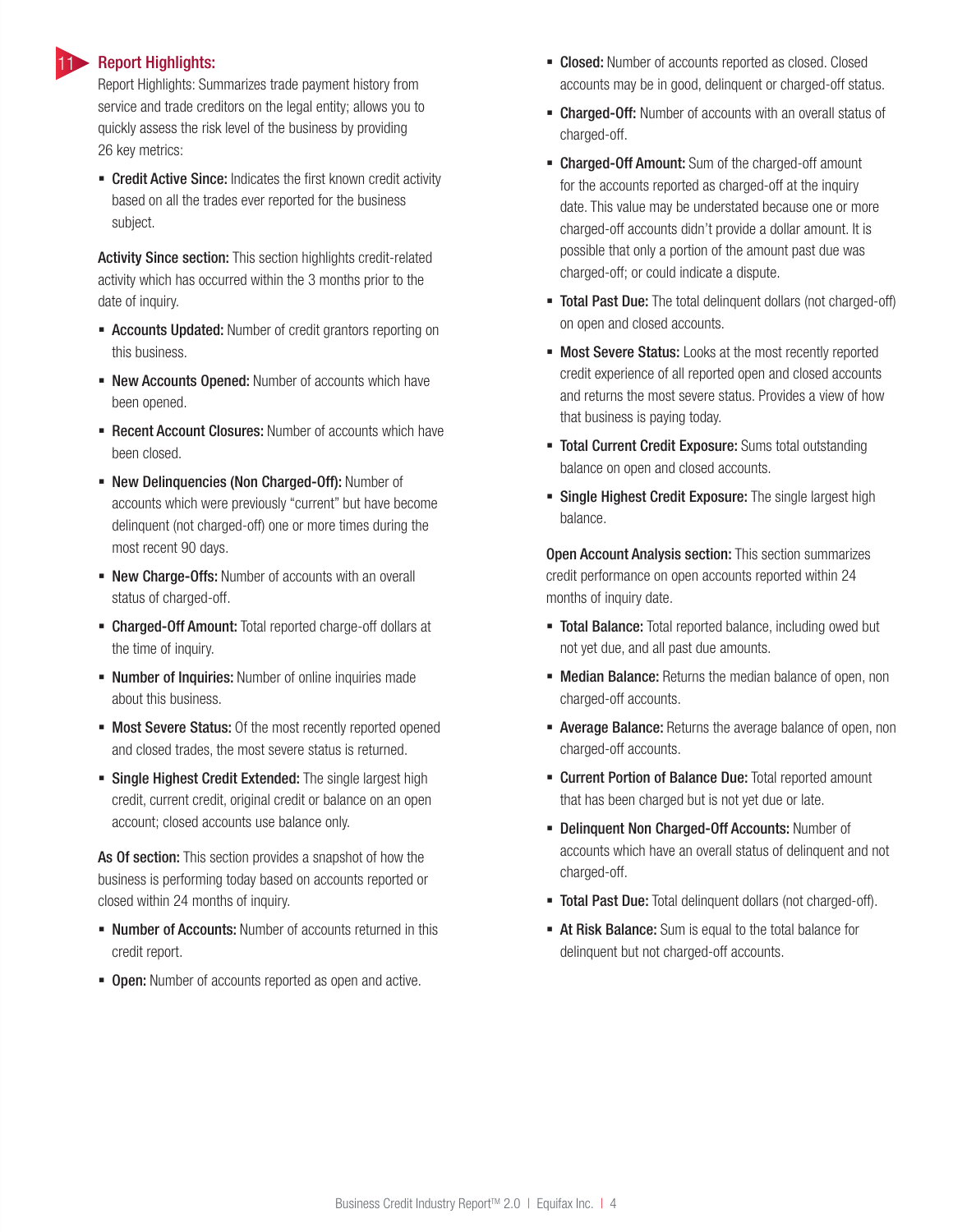

12

| SUMMARY - OPEN NON-FINANCIAL ACCOUNTS BY INDUSTRY GROUP                   |                    |                                       |                                          |                                                     |                  |                             |                                                         |                                                         |                                                         |                                                                |                                                              |  |  |
|---------------------------------------------------------------------------|--------------------|---------------------------------------|------------------------------------------|-----------------------------------------------------|------------------|-----------------------------|---------------------------------------------------------|---------------------------------------------------------|---------------------------------------------------------|----------------------------------------------------------------|--------------------------------------------------------------|--|--|
|                                                                           |                    |                                       | <b>SINGLE (largest/worst occurrence)</b> |                                                     |                  |                             |                                                         |                                                         | SUM OF (total of all occurrences)                       |                                                                |                                                              |  |  |
| <b>Credit Grantor</b><br><b>Industry Group</b>                            | # of<br>Accounts V | <b>Most Severe</b><br>Status <b>V</b> | <b>Highest</b><br>Balance $\Psi$         | <b>Highest Total</b><br><b>Past Due</b><br>Amount ▼ | Balance <b>V</b> | <b>Past Due</b><br>Amount ▼ | <b>Slow Up</b><br>to 30<br>$S_{\nabla}$<br>$%$ $\nabla$ | <b>Slow Up</b><br>to 60<br>$S_{\nabla}$<br>$%$ $\nabla$ | <b>Slow Up</b><br>to 90<br>$S_{\nabla}$<br>$%$ $\nabla$ | <b>Slow Up</b><br>to 120<br>$S_{\overline{X}}$<br>$%$ $\nabla$ | <b>Slow</b><br>$121 +$<br>$S_{\overline{X}}$<br>$%$ $\nabla$ |  |  |
| <b>Bldg Construction Gnrl</b><br>Contractors & Operative<br><b>Bdlers</b> | $\mathbf{1}$       | Current                               | \$46,598                                 | \$30,203                                            | \$0              | \$0                         | \$0<br>0%                                               | \$0<br>0%                                               | $\underline{\$0}$<br>0%                                 | \$0<br>0%                                                      | $\underline{\$0}$<br>0%                                      |  |  |
| <b>Cnstrctn Spcl Trade</b><br>Contractors                                 | $\overline{2}$     | Slow Up<br>to $30$                    | \$141,876                                | \$90,875                                            | \$56,742         | \$20,895                    | \$20,895<br>100%                                        | $\underline{\$0}$<br>0%                                 | $\underline{S0}$<br>0%                                  | \$0<br>0%                                                      | $\underline{S0}$<br>0%                                       |  |  |
| Communications                                                            | $\overline{4}$     | Current                               | \$8,048                                  | \$5,087                                             | \$5,589          | \$0                         | \$0<br>0%                                               | \$0<br>0%                                               | \$0<br>0%                                               | \$0<br>0%                                                      | \$0<br>0%                                                    |  |  |
| Engineering, Accounting,<br>Resrch, Legal, Business,<br>Other Sycs        | $\mathbf{1}$       | Current                               | \$150                                    | \$0                                                 | \$0              | \$0                         | $\underline{\$0}$<br>0%                                 | \$0<br>0%                                               | \$0<br>0%                                               | $\underline{\$0}$<br>0%                                        | $\underline{SO}$<br>0%                                       |  |  |
| Industrl, Commrcl Machinry,<br>Computer Equip Mfg                         | $6\phantom{a}$     | Slow Up<br>to $30$                    | \$715.591                                | \$354.525                                           | \$812,072        | \$383,411                   | \$384,121<br>100%                                       | $$ -710$<br>0%                                          | \$0<br>0%                                               | \$0<br>0%                                                      | \$0<br>0%                                                    |  |  |
| <b>Optical Mfg</b>                                                        | $\overline{1}$     | Slow Up<br>to 120                     | \$1,341                                  | \$921                                               | \$921            | \$921                       | $\underline{50}$<br>0%                                  | $\underline{S0}$<br>0%                                  | \$0<br>0%                                               | \$921<br>100%                                                  | $\underline{50}$<br>0%                                       |  |  |
| Transportation By Air                                                     | $\overline{1}$     | Slow Up<br>to $30$                    | \$11,044                                 | \$7,282                                             | \$6,430          | \$3,211                     | \$3,211<br>100%                                         | $\underline{S0}$<br>0%                                  | \$0<br>0%                                               | \$0<br>0%                                                      | $\underline{50}$<br>0%                                       |  |  |
| <b>GRAND TOTALS</b>                                                       | 16                 |                                       |                                          |                                                     | \$881,754        | \$408,438                   | \$408,227<br>98%                                        | $$ -710$<br>0%                                          | \$0<br>0%                                               | \$921<br>2%                                                    | $\underline{50}$<br>0%                                       |  |  |

13 **SUMMARY - CLOSED NON-FINANCIAL ACCOUNTS BY INDUSTRY GROUP**

|                                                | Single<br><b>Highest</b>           | <b>Closed in Current Standing</b> |                           |                                                |              | <b>Closed in Delinquent Status</b>  |                  | <b>Closed in Charged-Off Status</b><br><b>Balance at</b> |                                     |                             |  |
|------------------------------------------------|------------------------------------|-----------------------------------|---------------------------|------------------------------------------------|--------------|-------------------------------------|------------------|----------------------------------------------------------|-------------------------------------|-----------------------------|--|
| <b>Credit Grantor</b><br><b>Industry Group</b> | <b>Credit</b><br>Extended $\nabla$ | <b>Total High</b><br>Credit ▼     | # of<br><b>Accounts ▼</b> | <b>Most Recent</b><br>Date Closed V Accounts V | $#$ of       | <b>Most Recent</b><br>Date Closed ▼ | <b>Balance ▼</b> | # of<br>Accounts ▼                                       | <b>Most Recent</b><br>Date Closed ▼ | Charge-Off<br>Date $\nabla$ |  |
| Communications                                 | \$16,336                           | \$16,360                          | 2                         | 12/03/2009                                     |              |                                     |                  |                                                          |                                     |                             |  |
| <b>Wholesale Trade-</b><br>Non-Durable Goods   | \$7,243                            |                                   |                           |                                                |              |                                     |                  | $\overline{2}$                                           | 06/25/2010                          | \$19,554                    |  |
| <b>GRAND TOTALS</b>                            |                                    |                                   | $\overline{2}$            |                                                | $\mathbf{0}$ |                                     |                  | $\overline{2}$                                           |                                     | \$19,554                    |  |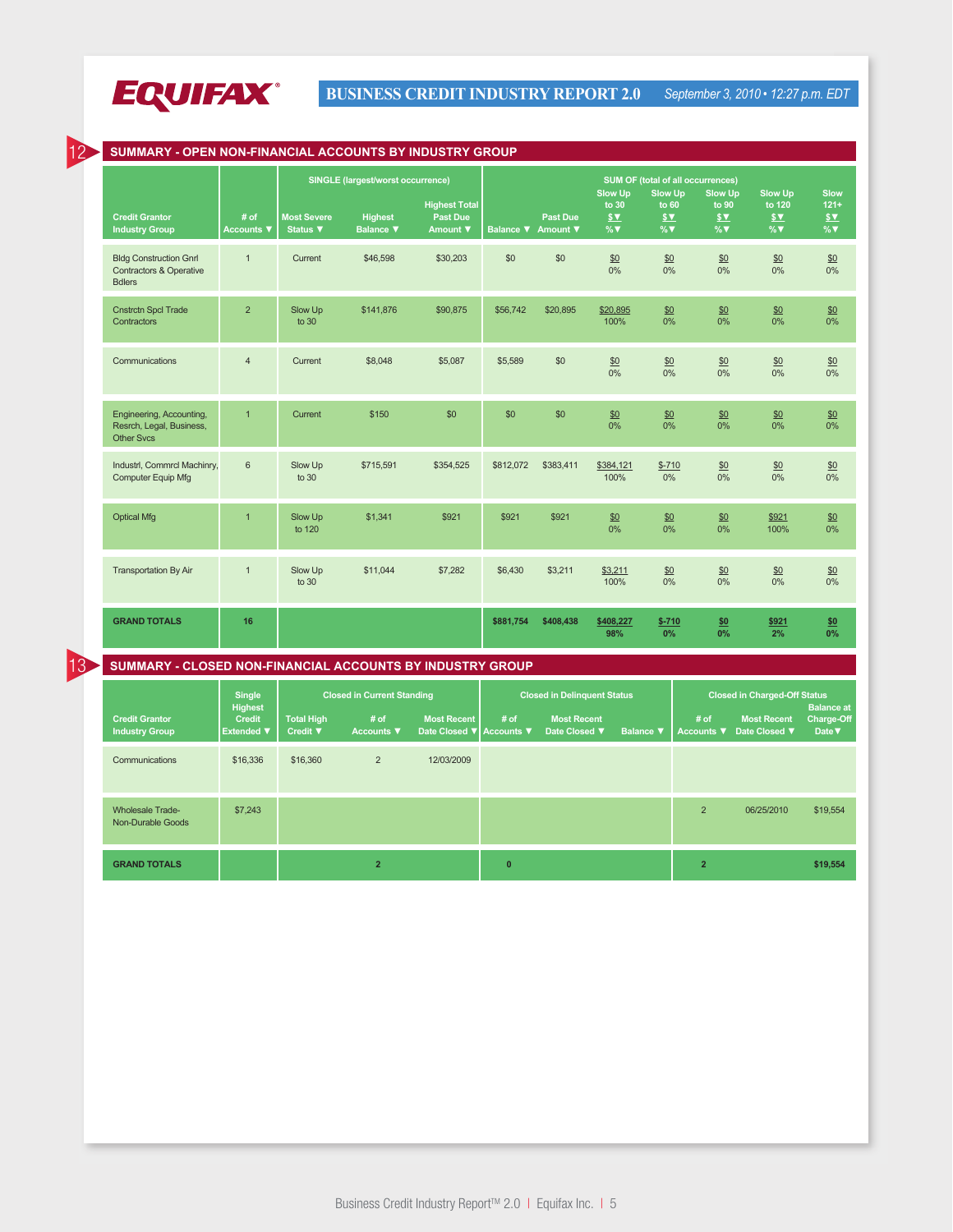

## 12 Summary – Open Non-Financial Accounts by 13 Industry Group:

This table summarizes open non-financial accounts, by credit grantor industry, with a date reported within 24 months of inquiry.

- Total Number of Accounts by Industry Group: Count of open accounts by industry group.
- **Single Most Severe Status: Returns the most severe** current status experienced by one of the credit grantors in this industry group.
- **Single Highest Balance:** The single highest credit extended or past due from one of the credit grantors for that industry group.
- **Single Highest Total Past Due Amount:** The single highest total past due as reported by one of the credit grantors for that industry group.
- **Sum of Balance:** Sum of all the total reported balances including any past due amount.
- **Sum of Past Due Amount:** Sum of all past due amounts (excluding charge-offs).
- **Slow Up To X Days:** The percentage of that aging category's dollars compared to total past due.
- Grand Total, Number of Accounts: Count of all accounts.
- **Grand Total, Balance:** Sum of total reported balances, including any past due amount.
- **Grand Total, Past Due Dollars:** Sum of all past due amounts (excluding charge-offs) for that aging category.
- Grand Total, Past Due %: The percentage of all aging categories' dollars compared to total past due for that industry group.

# $\triangleright$  Summary – Closed Non-Financial Accounts by Industry Group:

This table summarizes closed non-financial accounts, by credit grantor industry, with a closed date within 24 months of inquiry.

- **Single Highest Credit Extended:** The highest credit amount that was extended for all accounts closed.
- **Total High Credit:** Total highest credit or balance extended for all accounts closed in current standing (\$0 balance).
- Number of Accounts Closed in Current Standing: Number of accounts closed with a \$0 balance.
- **Most Recent Date Closed in Current Standing:** The most recent date closed for all accounts closed in current standing.
- Number of Accounts Closed in Delinquent Status: Number of all accounts closed with a delinquent status.
- Most Recent Date Closed In Delinquent Status: The most recent closed date for all accounts closed with a delinquent status.
- **Balance at Closed Date:** Total outstanding balances for all accounts closed with a delinquent status.
- Number Of Accounts Closed In Charge-Off Status: Number of accounts charged-off.
- Most Recent Date Closed In Charge-Off Status: The most recent date closed for all accounts closed with a charged-off status.
- **Balance at Charged-Off Date: Reported balances of all** charged-off accounts at the date closed. Balance may not equal charged-off amount in the Report Highlights due to interest, penalties, and late fees which may have been reported after the closed date.
- Grand Total: Number of closed non-financial accounts by status at closed date; sums total balance in delinquent and charged-off status at date closed.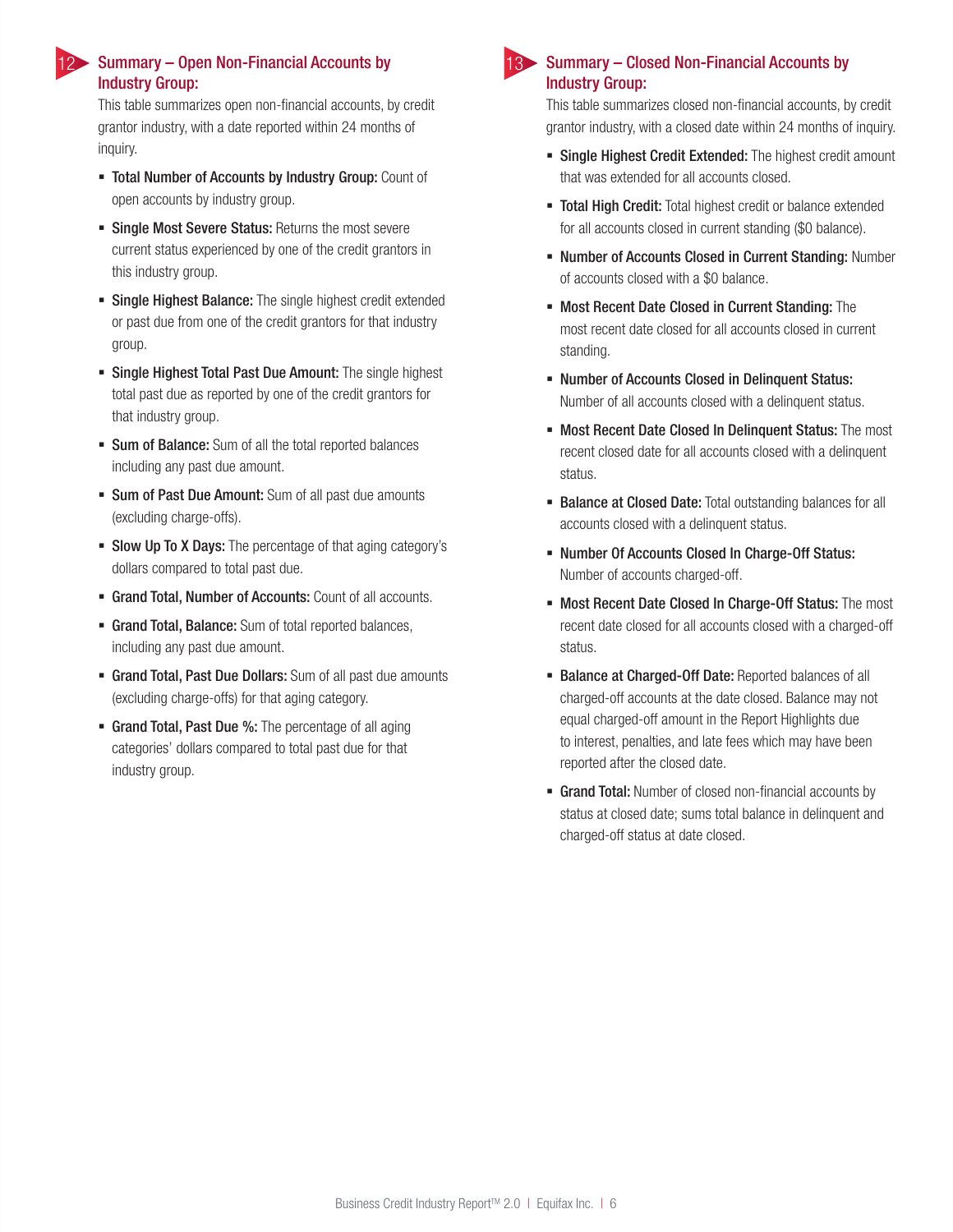

**BUSINESS CREDIT INDUSTRY REPORT 2.0** *September 3, 2010 • 12:27 p.m. EDT*

| <b>Acct No/</b><br>Type $\Psi$                                                                              | <b>Current</b><br>Status $\Psi$ | Date Reported ▼/<br>Date Opened or<br>Years Sold ▼                         | Date of<br>Last Sale V/<br><b>Payment Terms ▼</b> | High Cr V/<br>Current Cr Limit V/<br><b>Original Credit ▼</b>                                                                                                                                                                                                      | Balance V/<br><b>Past Due</b><br>Amount $\nabla$ | Aging<br>Cat 1   | Aging<br>Cat 2 | <b>Aging</b><br>Cat <sub>3</sub> | <b>Aging</b><br>Cat 4 | Aging<br>Cat 5 | 60-Month<br><b>History</b>                                                                     |
|-------------------------------------------------------------------------------------------------------------|---------------------------------|----------------------------------------------------------------------------|---------------------------------------------------|--------------------------------------------------------------------------------------------------------------------------------------------------------------------------------------------------------------------------------------------------------------------|--------------------------------------------------|------------------|----------------|----------------------------------|-----------------------|----------------|------------------------------------------------------------------------------------------------|
| 11/<br>Communications                                                                                       | Current                         | 08/31/2010<br>$\mathbf{1}$                                                 |                                                   | \$8,048<br>\$0                                                                                                                                                                                                                                                     | \$32<br>\$0                                      | \$0              | \$0            | \$0                              | \$0                   | \$0            | 000000/000000/<br>BBBBBBBBBBBBBBBB<br>BBBBBBBBBBBBBBBB<br>BBBBBBBBBBBBBBBB                     |
|                                                                                                             |                                 | Number of Guarantors = 0 : High Credit Date = 12/31/2009                   |                                                   | Active = Yes: Payment Amount/Frequency = Monthly: Last Payment Amount = \$946: Last Payment Date = 06/30/2010: Amount of Last Sale = \$32:                                                                                                                         |                                                  |                  |                |                                  |                       |                | BBBBBBBBBBBBBBBBBBBBBBBBBBBBBB                                                                 |
| 20/ Industri.<br>Commrcl Machinry,<br><b>Computer Equip Mfg</b>                                             | Slow Up<br>to 30                | 08/31/2010<br>09/05/2008                                                   | 08/01/2010<br>N <sub>10</sub>                     | \$74,018                                                                                                                                                                                                                                                           | \$7,243<br>\$7,243                               | \$7,243          | \$0            | \$0                              | \$0                   | \$0            | 111111/111111/<br>111110/100B1B/<br>BBBBBBBBBBBBBBBB<br>BBBBBBBBBBBBBBBB                       |
|                                                                                                             |                                 |                                                                            |                                                   | Active = Yes: Number of Guarantors = 0 : High Credit Date = 03/31/2010 : Payment Terms = Net 30 Days                                                                                                                                                               |                                                  |                  |                |                                  |                       |                | BBBBBBBBBBBBBBBBBB                                                                             |
| 16/ Industrl,<br>Commrcl Machinry,<br><b>Computer Equip Mfg</b>                                             | Slow Up<br>to 30                | 08/31/2010<br>03/02/2006                                                   | 08/01/2010<br>N <sub>10</sub>                     | \$125,000<br>Active = Yes: Number of Guarantors = 0 : Payment Terms = Net 30 Days : Last Payment Date = 08/21/2010                                                                                                                                                 | \$56,489<br>\$20,895                             | \$20,895         | \$0            | \$0                              | \$0                   | \$0            | 100B2B/133322/<br>321000/213322/<br>200121/001021/<br>002110/000110/<br>002102/BBBBBB          |
|                                                                                                             |                                 |                                                                            |                                                   |                                                                                                                                                                                                                                                                    |                                                  |                  |                |                                  |                       |                |                                                                                                |
| 14/ Industrl,<br>Commrcl Machinry,<br><b>Computer Equip Mfg</b><br>Active = $Yes: Number of Gaarantors = 0$ | Slow Up<br>to $30$              | 08/31/2010<br>02/01/2006                                                   | 08/01/2009<br>N <sub>10</sub>                     | \$778,696                                                                                                                                                                                                                                                          | \$715,591<br>\$354,525                           | \$355,235 \$-710 |                | \$0                              | \$0                   | \$0            | 111211/111111/<br>112121/111B32/<br>222221/2222222/<br>222211/121212/<br>222110/BBBBBB         |
|                                                                                                             |                                 |                                                                            |                                                   |                                                                                                                                                                                                                                                                    |                                                  |                  |                |                                  |                       |                |                                                                                                |
| 13/Cnstrctn<br>Spcl Trade<br>Contractors                                                                    | Slow Up<br>to 30                | 08/30/2010<br>6                                                            |                                                   | \$0                                                                                                                                                                                                                                                                | \$56,489<br>\$20,895                             | \$20,895         | \$0            | \$0                              | \$0                   | \$0            | 100213/332232/<br>221322/323222/<br>12222/121B21/<br>122321/122111/                            |
| Number of Guarantors = $0$                                                                                  |                                 |                                                                            |                                                   |                                                                                                                                                                                                                                                                    |                                                  |                  |                |                                  |                       |                | 112211/221221                                                                                  |
| 9/<br>Communications                                                                                        | Current                         | 08/30/2010<br>$\overline{4}$                                               |                                                   | \$7,255                                                                                                                                                                                                                                                            | \$1,058<br>\$0                                   | \$0              | \$0            | \$0                              | \$0                   | \$0            | 002103/213210/<br>021032/132100/<br>210001/000210/<br>000010/10000B/                           |
|                                                                                                             |                                 |                                                                            |                                                   | Active = Yes : Last Payment Date = 08/21/2010 : Number of Guarantors = 0: Payment Terms = Net 7 Days                                                                                                                                                               |                                                  |                  |                |                                  |                       |                | <b>BBBBBB/BBBBBBB</b>                                                                          |
| 17/<br>Communications                                                                                       | Current                         | 08/08/2010<br>04/10/2002                                                   | 07/01/2010<br>\$820                               | $\underline{50}$                                                                                                                                                                                                                                                   | \$1,176<br>\$0                                   | \$0              | \$0            | \$0                              | \$0                   | \$0            | 000010/001000/<br>000000/000000/<br>000000/000000/<br>000000/000000/                           |
|                                                                                                             |                                 | Active = Yes: Payment Amount/Frequency = Monthly: Number of Guarantors = 0 |                                                   |                                                                                                                                                                                                                                                                    |                                                  |                  |                |                                  |                       |                | 000000/000000                                                                                  |
| 21/<br>Communications                                                                                       | Current                         | 08/08/2010<br>06/01/2010                                                   |                                                   | \$3,500                                                                                                                                                                                                                                                            | \$3,323<br>\$0                                   | \$0              | \$0            | \$0                              | \$0                   | \$0            | 000BBB/BBBBBB/<br>BBBBBBBBBBBBBBB<br>BBBBBBBBBBBBBBB<br>BBBBBBBBBBBBBBBB                       |
|                                                                                                             |                                 | Active = Yes: Payment Amount/Frequency = Monthly: Number of Guarantors = 0 |                                                   |                                                                                                                                                                                                                                                                    |                                                  |                  |                |                                  |                       |                | BBBBBBBBBBBBBBBBBB                                                                             |
| 4/<br>Transportation<br>by Air                                                                              | Slow Up<br>to 30                | 08/02/2010<br>10/05/2009                                                   | N <sub>10</sub>                                   | \$7,472                                                                                                                                                                                                                                                            | \$6,430<br>\$3,211                               | \$3,211          | \$0            | \$0                              | \$0                   | \$0            | 105435/5553BB/<br>BBBBBB/BBBBBBB/<br>BBBBBBBBBBBBBBBB<br>BBBBBBBBBBBBBBBB                      |
|                                                                                                             |                                 | Payment Terms = Net 10 Days : Secured = Unsecured                          |                                                   |                                                                                                                                                                                                                                                                    |                                                  |                  |                |                                  |                       |                | BBBBBBBBBBBBBBBBBB                                                                             |
| 6/<br>Industri, Commrci<br>Macinry,<br><b>Computer Equip</b><br><b>MFG</b>                                  | Current                         | 08/01/2010<br>11/01/2009                                                   |                                                   | \$2,890                                                                                                                                                                                                                                                            | \$2,266                                          | \$0              | \$0            | \$0                              | \$0                   | \$0            | 00BB00/0000BB/<br>BBBBBBBBBBBBBBB<br>BBBBBBBBBBBBBBBB<br>BBBBBBBBBBBBBBB<br>BBBBBBBBBBBBBBBBBB |
|                                                                                                             |                                 |                                                                            |                                                   | Active = Yes: Payment Amouont/Frequency = Monthly: Last Payment Amount = \$2,021: Last Payment Date = 07/07/2010: Date of Last Sale = 07/24/2010:<br>Amount of Last Sale = \$2,266 : Number of Guarantors = 0 : Payment Terms = 30 : High Credit Date = 11/01/2009 |                                                  |                  |                |                                  |                       |                |                                                                                                |
| 7/Cnstrctn<br>Spcl Trade<br>Contractors                                                                     | Current                         | 02/01/2010<br>07/15/2008                                                   |                                                   | $\underline{50}$                                                                                                                                                                                                                                                   | \$253<br>\$0                                     | \$0              | \$0            | \$0                              | \$0                   | \$0            | BBBBBB/000000/<br>000000/000000/<br>00BBBB/BBBBBB/                                             |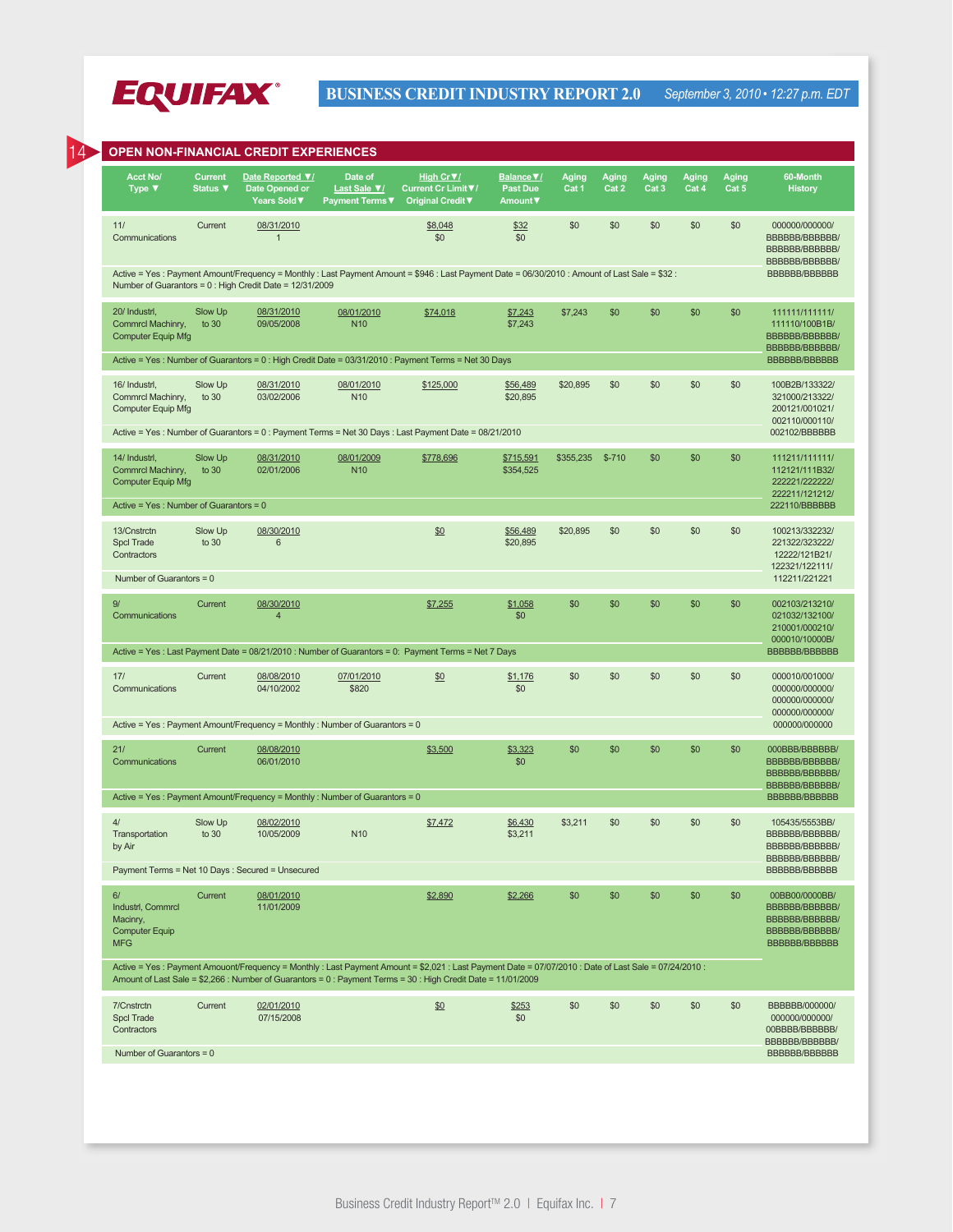

| <b>CLOSED NON-FINANCIAL CREDIT EXPERIENCES</b>               |                                   |                                                                                                                                                                                                                |                                                   |                                                  |                                                        |                                                  |                |                |                           |                |                |                                                                                                 |
|--------------------------------------------------------------|-----------------------------------|----------------------------------------------------------------------------------------------------------------------------------------------------------------------------------------------------------------|---------------------------------------------------|--------------------------------------------------|--------------------------------------------------------|--------------------------------------------------|----------------|----------------|---------------------------|----------------|----------------|-------------------------------------------------------------------------------------------------|
| <b>Acct No/</b><br>Type $\blacktriangledown$                 | <b>Current</b><br><b>Status ▼</b> | Date Reported VI<br>Date Opened or<br><b>Years Sold ▼</b>                                                                                                                                                      | Date of<br>Last Sale ▼/<br><b>Payment Terms</b> ▼ | Date Closed ▼/<br>Reason $\overline{\mathbf{v}}$ | High Cr ▼/<br>Current Cr Limit ▼/<br>Original Credit V | Balance <b>V</b> /<br><b>Past Due</b><br>Amount▼ | Aging<br>Cat 1 | Aging<br>Cat 2 | Aging<br>Cat <sub>3</sub> | Aging<br>Cat 4 | Aging<br>Cat 5 | 60-Month<br><b>History</b>                                                                      |
| 10/Wholesale<br>Trade-Non-<br>Durable Goods<br>$Active = No$ | Charge Off                        | 04/25/2010<br>10/09/2007                                                                                                                                                                                       | 04/12/2009<br>Net 30 Days                         | 06/25/2010<br>Involuntary                        | \$15,000                                               | \$12,311<br>\$12,311                             |                |                |                           |                |                | \$12,311 CCCC99/543210/<br>321001/001100/<br>321101/BBBBBB/<br>BBBBBB/BBBBBBB<br>BBBBBB/BBBBBBB |
|                                                              |                                   |                                                                                                                                                                                                                |                                                   |                                                  |                                                        |                                                  |                |                |                           |                |                |                                                                                                 |
| 15/<br>Communications                                        | Current                           | 12/03/2009<br>11/29/2004                                                                                                                                                                                       | 05/29/2009                                        | 11/13/2009<br>Voluntary                          | \$16,336<br>\$17.925                                   | \$0<br>\$0                                       | \$0            | \$0            | \$0                       | \$0            | \$0            | CCC995/432103/<br>210010/011003/<br>21101B/BBBBBB/<br>BBBBBB/BBBBBBB                            |
|                                                              |                                   | Active = No: Payment Amount/Frequency = \$579/Monthly: Payment Type = Principal and Interest: Last Payment Amount = \$589: Last Payment Date = 11/12/2009:<br>Secured = Unsecured : Number of Guarantors = $0$ |                                                   |                                                  |                                                        |                                                  |                |                |                           |                |                | BBBBBB/BBBBBB                                                                                   |
| 8/<br>Communications                                         | Current                           | 11/29/2009<br>12/20/2007                                                                                                                                                                                       |                                                   | 11/09/2009<br>Voluntary                          | \$24<br>\$11,500                                       | \$0                                              | \$0            | \$0            | \$0                       | \$0            | \$0            | CCCCCC/CCCCCC<br>CCCCCC/CCCCCO<br>000000/0000BB/<br>BBBBBB/BBBBBBB                              |
|                                                              |                                   | Active = No: Payment Amount/Frequency = \$0/Monthly: Last Payment Date = 02/10/2008: Secured = Unsecured: Number of Guarantors = 0                                                                             |                                                   |                                                  |                                                        |                                                  |                |                |                           |                |                | BBBBBB/BBBBBBB                                                                                  |
| 18/Wholesale<br>Trade-Non-<br><b>Durable Goods</b>           | Charge Off                        | 06/31/2009<br>05/15/2007                                                                                                                                                                                       | 01/01/2009<br><b>N10</b>                          | 06/31/2009<br>Involuntary                        | \$7,243<br>\$7,243                                     | \$7,243<br>\$7,243                               |                |                |                           |                | \$7,243        | CCCCCC/CCCCCCC<br>CCC954/3210000/<br>111110/101B1B/<br><b>BBBBBB/BBBBBBB</b>                    |
| Active = $No: Number of Gaarantors = 0$                      |                                   |                                                                                                                                                                                                                |                                                   |                                                  |                                                        |                                                  |                |                |                           |                |                | <b>BBBBBB/BBBBBBB</b>                                                                           |

14

15

# Open Non-Financial Credit Experiences:

This table details open, non-financial accounts with a date reported within 24 months of inquiry.

- **Account No/Type:** To facilitate the reading of each report, tradelines are identified via a randomly generated account number. The account number should only be used to track that tradeline in that report. The account type is the creditor's industry.
- **Current Status:** The overall payment performance status of the most recently reported period.
- **Date Reported/Date Opened Or Years Sold: Date Reported** refers to the most recent data submission received from the creditor; Date Opened or Years Sold refers to when the overall supplier/customer relationship was initiated.
- **Date of Last Sale/Payment Terms: Date of Last Sale refers** to the last reported date that goods were shipped or service was provided. Payment Terms is the payment due date agreed upon by the creditor and business.
- High Credit/Current Credit Limit/Original Credit: High Credit refers to the highest reported balance from a creditor. Current and Original Credit Limit refers to the credit limit at the most recently reported date or when the account was first opened.
- **Balance/Past Due Amount: Balance refers to the total** reported balance including any past due amount. Past Due Amount refers to total delinquent dollars.
- **Aging Category 1:** The dollar amount that is past due for the creditor's category 1 period. Most creditors view Category 1 as 1-30 days past due.
- **Aging Category 2:** The dollar amount that is past due for the creditor's category 2 period. Most creditors view Category 2 as 31-60 days past due.
- **Aging Category 3:** The dollar amount that is past due for the creditor's category 3 period. Most creditors view Category 3 as 61-90 days past due.
- **Aging Category 4:** The dollar amount that is past due for the creditor's category 4 period. Most creditors view Category 4 as 91-120 days past due.
- **Aging Category 5:** The dollar amount that is past due for the creditor's category 5 period. Most creditors view Category 5 as 120+ days past due.
- **60-Month History Grid:** The 60-month history grid contains consecutive payment performance codes for the 60 months prior to the most recent date reported. The far left position in the grid represents the previous month's overall account payment status. Refer to the Current Status Description Table.
- **Account Comments:** Additional information provided by the creditor.

#### Current Status Descriptions:

| <b>Status</b>  | Description                                                                                        |
|----------------|----------------------------------------------------------------------------------------------------|
| B              | Unknown, which may indicate that the credit<br>relationship did not exist before this time period. |
| C              | Account has been reported as closed.                                                               |
| 0              | Current                                                                                            |
| S              | Slow                                                                                               |
| 1              | Slow Up to 30                                                                                      |
| $\overline{c}$ | Slow Up to 60                                                                                      |
| 3              | Slow Up to 90                                                                                      |
| 4              | Slow Up to 120                                                                                     |
| 5              | $Slow 121+$                                                                                        |
| 6              | Collection                                                                                         |
| 7              | Non-accrual account                                                                                |
| 8              | Repossession/Foreclosure                                                                           |
| 9              | Charge-Off                                                                                         |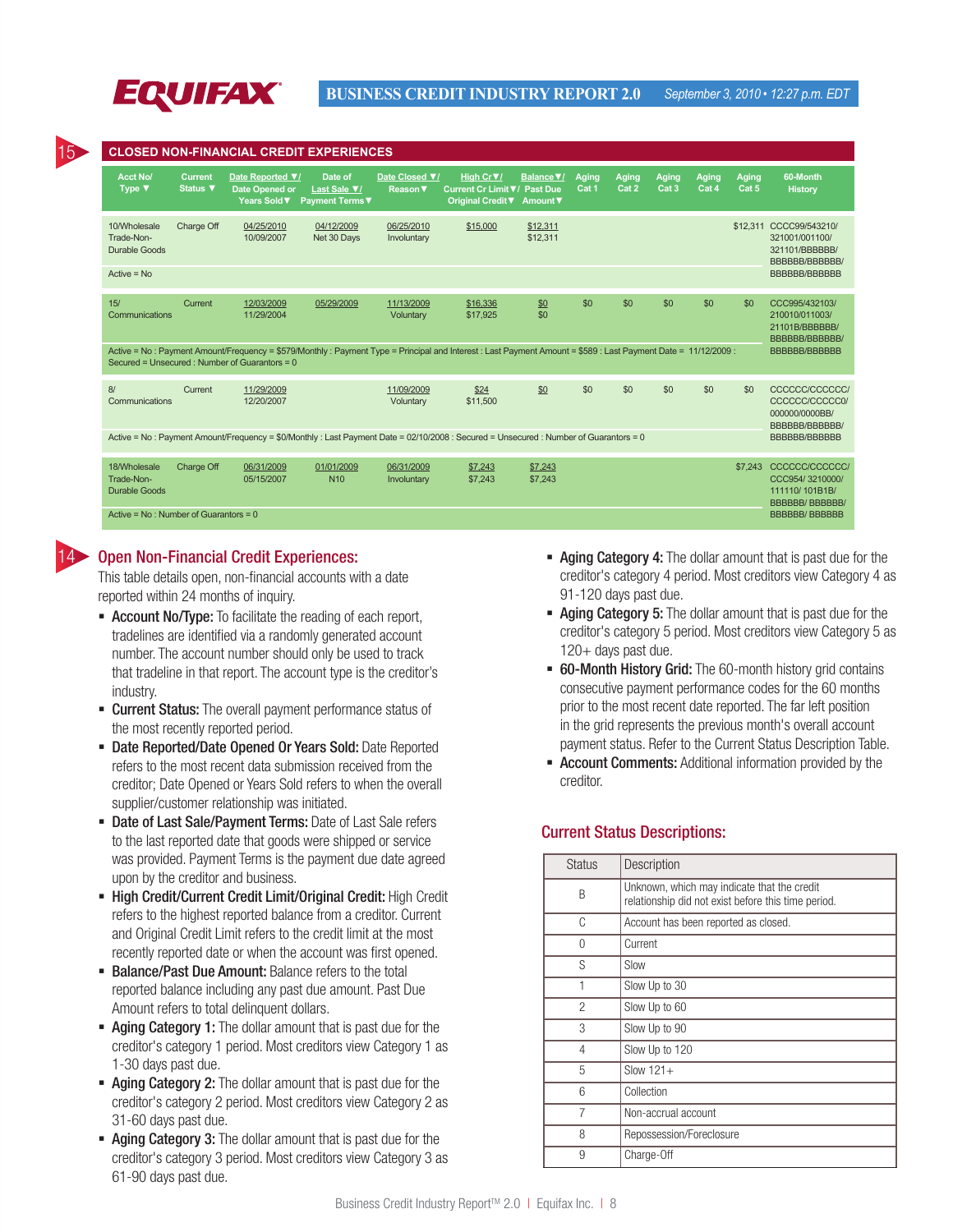

#### **OPEN NON-FINANCIAL ACCOUNT BALANCE TRENDS**

#### **BALANCE TRENDS FOR OPTICAL MFG, NON-FINANCIAL ACCOUNT #1**

| Date Reported | <b>Balance</b> | <b>Current Portion</b><br>of Balance Due | <b>Total Past Due</b> | Aging<br>Cat 1 | Aging<br>Cat 2 | Aging<br>Cat <sub>3</sub> | <b>Aging</b><br>Cat 4 | Aging<br>Cat 5 | <b>Last Payment Amount</b><br><b>Last Payment Date</b> |
|---------------|----------------|------------------------------------------|-----------------------|----------------|----------------|---------------------------|-----------------------|----------------|--------------------------------------------------------|
| 06/31/2009    | \$921          | \$921                                    | \$921                 | \$0            | \$0            | \$0                       | \$921                 | \$0            |                                                        |
| 05/31/2009    | \$921          | \$921                                    | \$921                 | \$0            | \$0            | \$921                     | \$0                   | \$0            |                                                        |
| 04/31/2009    | \$921          | \$921                                    | \$921                 | \$0            | \$921          | \$0                       | \$0                   | \$0            |                                                        |
| 02/28/2009    | \$921          | \$921                                    | \$921                 | \$921          | \$0            | \$0                       | \$0                   | \$0            |                                                        |
| 02/30/2009    | \$921          | \$0                                      | \$0                   | \$0            | \$0            | \$0                       | \$0                   | \$0            | \$1,341                                                |
|               |                |                                          |                       |                |                |                           |                       |                | 01/15/2009                                             |
| 12/31/2008    | \$1.341        | \$0                                      | \$0                   | \$0            | \$0            | \$0                       | \$0                   | \$0            |                                                        |
| 11/29/2008    | \$567          | \$0                                      | \$0                   | \$0            | \$0            | \$0                       | \$0                   | \$0            |                                                        |
| 10/31/2008    | \$789          | \$0                                      | \$0                   | \$0            | \$0            | \$0                       | \$0                   | \$0            |                                                        |
| 09/31/2008    | \$345          | \$0                                      | \$0                   | \$0            | \$0            | \$0                       | \$0                   | \$0            |                                                        |
|               |                |                                          |                       |                |                |                           |                       |                |                                                        |

#### **BALANCE TRENDS FOR OPTICAL MFG, NON-FINANCIAL ACCOUNT #2**

| <b>Date Reported</b> | <b>Balance</b> | <b>Current Portion</b><br>of Balance Due | <b>Total Past Due</b> | <b>Aging</b><br>Cat 1 | Aging<br>Cat 2 | Aging<br>Cat <sub>3</sub> | <b>Aging</b><br>Cat 4 | Aging<br>Cat 5 | <b>Last Payment Amount</b><br><b>Last Payment Date</b> |
|----------------------|----------------|------------------------------------------|-----------------------|-----------------------|----------------|---------------------------|-----------------------|----------------|--------------------------------------------------------|
| 08/30/2009           | \$0            | \$0                                      | \$0                   | \$0                   | \$0            | \$0                       | \$0                   | \$0            | \$12,596<br>08/12/2009                                 |
| 07/30/2009           | \$25.861       | \$12,596                                 | \$12,596              | \$9.911               | \$2,685        | \$0                       | \$0                   | \$0            |                                                        |
| 06/26/2009           | \$12,569       | \$2,658                                  | \$2,658               | \$2,685               | \$0            | \$0                       | \$0                   | \$0            |                                                        |
| 05/30/2009           | \$32,658       | \$30,203                                 | \$30,203              | \$30,203              | \$0            | \$0                       | \$0                   | \$0            |                                                        |
| 04/30/2009           | \$46,598       | \$16,395                                 | \$16,395              | \$16,395              | \$0            | \$0                       | \$0                   | \$0            |                                                        |
| 03/30/2009           | \$16,395       | \$0                                      | \$0                   | \$0                   | \$0            | \$0                       | \$0                   | \$0            |                                                        |

#### **BALANCE TRENDS FOR ENGINEERING, ACCOUNTING, RESRCH, LEGAL, BUSINESS, OTHER SVCS, NON-FINANCIAL ACCOUNT #3**

| <b>Date Reported</b> | <b>Balance</b> | <b>Current Portion</b><br>of Balance Due                                 | <b>Total Past Due</b> | <b>Aging</b><br>Cat 1 | Aging<br>Cat 2 | Aging<br>Cat <sub>3</sub> | Aging<br>Cat 4 | Aging<br>Cat <sub>5</sub> | <b>Last Payment Amount</b><br><b>Last Payment Date</b> |
|----------------------|----------------|--------------------------------------------------------------------------|-----------------------|-----------------------|----------------|---------------------------|----------------|---------------------------|--------------------------------------------------------|
| 12/31/2008           | \$0            | \$0                                                                      | \$0                   | \$0                   | \$0            | \$0                       | \$0            | \$0                       |                                                        |
|                      |                | All history between 12/31/2008 and 09/31/2008 is the same as 12/31/2008. |                       |                       |                |                           |                |                           |                                                        |
| 09/31/2008           | \$0            | \$0                                                                      | \$0                   | \$0                   | \$0            | \$0                       | \$0            | \$0                       | \$150<br>08/27/2008                                    |

#### **BALANCE TRENDS FOR TRANSPORTATION BY AIR, NON-FINANCIAL ACCOUNT #4**

| <b>Date Reported</b> | <b>Balance</b> | <b>Current Portion</b><br>of Balance Due | <b>Total Past Due</b> | Aging<br>Cat 1 | <b>Aging</b><br>Cat 2 | Aging<br>Cat <sub>3</sub> | <b>Aging</b><br>Cat 4 | Aging<br>Cat 5 | <b>Last Payment Amount</b><br><b>Last Payment Date</b> |
|----------------------|----------------|------------------------------------------|-----------------------|----------------|-----------------------|---------------------------|-----------------------|----------------|--------------------------------------------------------|
| 08/02/2010           | \$6,430        | \$3,219                                  | \$3,211               | \$3,211        | \$0                   | \$0                       | \$0                   | \$0            |                                                        |
| 07/01/2010           | \$3.211        | \$3,211                                  | \$0                   | \$0            | \$0                   | \$0                       | \$0                   | \$0            |                                                        |
| 06/02/2010           | \$3.260        | \$3,132                                  | \$128                 | \$0            | \$32                  | \$32                      | \$32                  | \$32           |                                                        |
| 05/01/2010           | \$8.436        | \$3.140                                  | \$5,296               | \$5,200        | \$32                  | \$32                      | \$32                  | \$0            |                                                        |
| 04/01/2010           | \$3.243        | \$5,200                                  | $-$1,957$             | \$32           | \$32                  | \$32                      | \$0                   | $-$2.053$      |                                                        |
| 03/03/2010           | \$11.044       | \$3.762                                  | \$7,282               | \$32           | \$32                  | \$0                       | \$32                  | \$7,186        |                                                        |
| 02/01/2010           | \$9,997        | \$2.715                                  | \$7.282               | \$32           | \$0                   | \$32                      | \$7.186               | \$32           |                                                        |
| 01/01/2010           | \$5.505        | \$2.715                                  | \$2,790               | \$0            | \$32                  | \$2.694                   | \$32                  | \$32           |                                                        |
| 12/01/2009           | \$8.199        | \$2.715                                  | \$5.484               | \$2.694        | \$2,694               | \$32                      | \$32                  | \$32           |                                                        |
| 11/01/2009           | \$5.224        | \$2.694                                  | \$2,530               | \$2.694        | \$32                  | \$32                      | $-$228$               | \$0            |                                                        |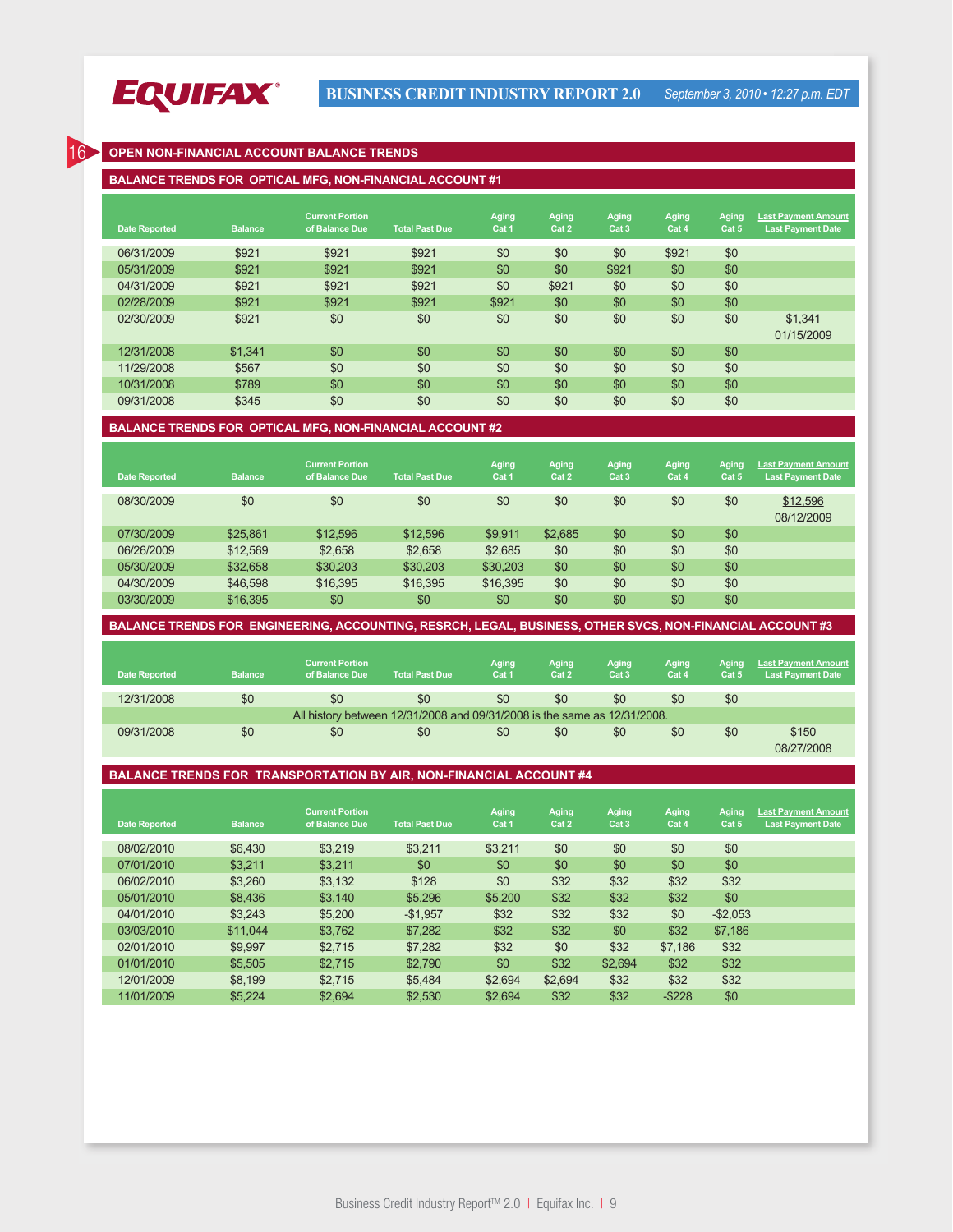

#### **Closed Non-Financial Credit Experiences:**

This table details closed, non-financial accounts with a closed date within 24 months of inquiry.

- **Account No/Type:** To facilitate the reading of each report, tradelines are identified via a randomly generated account number. The account number should only be used to track that tradeline in that report. The account type is the creditor's industry.
- **Current Status:** The overall payment performance status when the account was closed.
- **Date Reported/Date Opened Or Years Sold: Date Reported** refers to the most recent data submission received from the creditor; Date Opened or Years Sold refers to when the overall supplier/customer relationship was initiated.
- **Date of Last Sale/Payment Terms: Date of Last Sale refers** to the last reported date that goods were shipped or service was provided. Payment Terms is the payment due date agreed upon by the creditor and business.
- **Date Closed/Reason:** The date this account was reported as closed and, if available, the reason (voluntary or involuntary).
- High Credit/Current Credit Limit/Original Credit: High Credit refers to the highest reported balance from a creditor; Current and Original Credit Limit refers to the credit limit at the most recently reported date or when the account was first opened.
- **Balance/Past Due Amount: Balance refers to the total** reported balance including any past due amount; Past Due Amount refers to total delinquent dollars.
- **Aging Category 1:** The dollar amount that is past due for the creditor's category 1 period. Most creditors view Category 1 as 1-30 days past due.
- **Aging Category 2:** The dollar amount that is past due for the creditor's category 2 period. Most creditors view Category 2 as 31-60 days past due.
- **Aging Category 3:** The dollar amount that is past due for the creditor's category 3 period. Most creditors view Category 3 as 61-90 days past due.
- **Aging Category 4:** The dollar amount that is past due for the creditor's category 4 period. Most creditors view Category 4 as 91-120 days past due.
- **Aging Category 5:** The dollar amount that is past due for the creditor's category 5 period. Most creditors view Category 5 as 120+ days past due.
- **60-Month History Grid:** The 60-month history grid contains consecutive payment performance codes for the 60 months prior to the most recent date reported. The far left position in the grid represents the previous month's overall account payment status.

#### Open Non-Financial Account Balance Trends:

This table returns accounts receivable data on open accounts which have been reported by the creditor within the most recent 24 months.

- Date Reported: The most recent data submission received from the creditor.
- **Balance:** Total reported balance, including any past due amount.
- **Current Portion of Balance:** Total reported amount that has been charged, but is not yet due or late.
- **Total Past Due: Total delinquent dollars.**
- **Aging Category 1:** The dollar amount that is past due for the creditor's category 1 period. Most creditors view Category 1 as 1-30 days past due.
- **Aging Category 2:** The dollar amount that is past due for the creditor's category 2 period. Most creditors view Category 2 as 31-60 days past due.
- **Aging Category 3:** The dollar amount that is past due for the creditor's category 3 period. Most creditors view Category 3 as 61-90 days past due.
- **Aging Category 4:** The dollar amount that is past due for the creditor's category 4 period. Most creditors view Category 4 as 91-120 days past due.
- **Aging Category 5:** The dollar amount that is past due for the creditor's category 5 period. Most creditors view Category 5 as  $120+$  days past due.
- **Last Payment Amount/Date:** The dollar amount of the last payment received and the date of the last payment.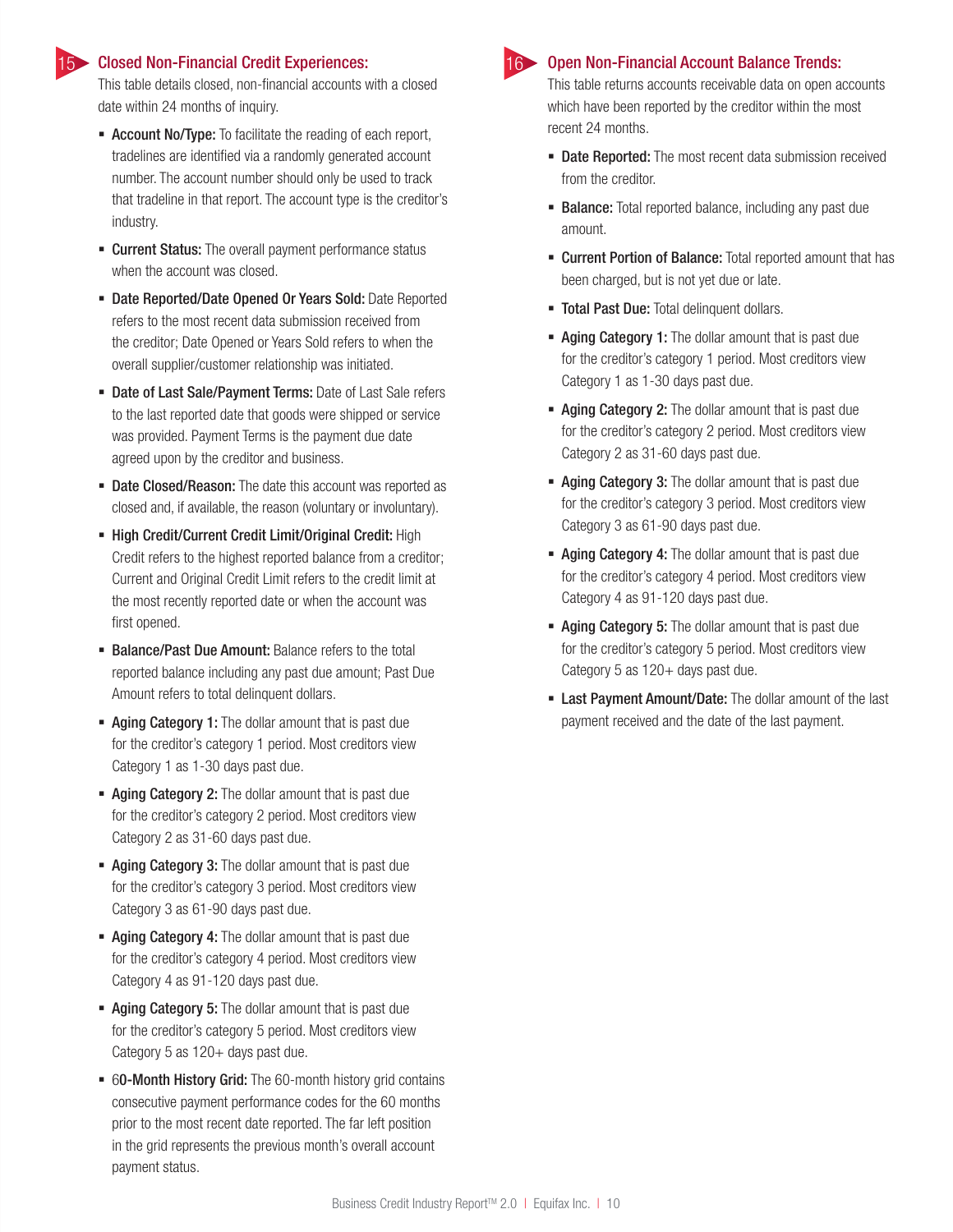

#### **PUBLIC RECORDS**

17

Public record data is collected on a regular basis, however, additional or subsequent filings may be associated with this business.

| <b>Bankruptcies</b>                                                                                                                                                                                 | <b>Judgments</b>                                                                                                                                                                                                                                                   | Liens                                                                                                                                                                                | <b>Business Registrations</b>                                                                                                                                                                                                                                       |
|-----------------------------------------------------------------------------------------------------------------------------------------------------------------------------------------------------|--------------------------------------------------------------------------------------------------------------------------------------------------------------------------------------------------------------------------------------------------------------------|--------------------------------------------------------------------------------------------------------------------------------------------------------------------------------------|---------------------------------------------------------------------------------------------------------------------------------------------------------------------------------------------------------------------------------------------------------------------|
| <b>Judgments</b>                                                                                                                                                                                    |                                                                                                                                                                                                                                                                    | Liens                                                                                                                                                                                |                                                                                                                                                                                                                                                                     |
| Date Filed<br>Originator<br>Judgment Type<br><b>Status</b><br><b>Status Date</b><br>Date Reported<br>Liability<br><b>Court Location</b><br><b>Case Number</b><br>Plaintiff<br>Defendant Information | 09/13/2008<br>Country<br>Abstract Judgment<br>Satisfied<br>02/15/2009<br>02/19/2009<br>\$416<br><b>Albany Court House</b><br>Albany, NY<br>J098076<br><b>ABC Distributors</b><br>Tom Jones Manufacturing<br>Company<br>5000 Truman Drive<br>Decatur, GA 30035-4565 | Date Filed<br>Originator<br>Lien Type<br><b>Status</b><br><b>Status Date</b><br>Date Reported<br>Liability<br><b>Court Location</b><br>Case Number<br>Filed By<br>Debtor Information | 06/11/2009<br><b>State</b><br><b>Sales</b><br>Released<br>10/01/2010<br>10/01/2010<br>\$18,530<br><b>Fulton County State Court</b><br>Atlanta, GA<br>05-99887<br><b>GA Dept of Revenue</b><br>TJ Paper and Supplies<br>321 Peachtree Street<br>Atlanta GA 3303-3209 |
| <b>Business Registration</b>                                                                                                                                                                        |                                                                                                                                                                                                                                                                    |                                                                                                                                                                                      |                                                                                                                                                                                                                                                                     |
| <b>Registered Name</b><br><b>Filing Date</b><br><b>Incorporation Date</b><br><b>Incorporation State</b><br><b>Status</b><br><b>Registry Number</b><br><b>Contact Name, Title</b><br><b>Address</b>  | Tom Jones Manufacturing<br>Company<br>05/15/2002<br>05/01/2002<br><b>GA</b><br>Active<br>568923<br>Thomas Jones,<br>President<br>5000 Truman Drive<br>Decatur, GA 30035-4565                                                                                       |                                                                                                                                                                                      |                                                                                                                                                                                                                                                                     |

#### Public Records:

17

Returns detailed information for any bankruptcies, judgments or liens on file for the business; also returns business registration information obtained from Secretary of State Offices or other trusted sources. Business registration fields include:

- **Registered Name:** The business name provided at the time of registration.
- Filing Date: This is the date the state recorded as the paperwork transaction date. It may or may not be the same as the incorporation date. This date will usually change annually and is used to indicate when the most recent update was received by the state. It is possible that the filing date is several years old because the state did not update a "lapsed or inactive filing".
- **Incorporation Date:** This is the date of the original filing of incorporation papers. It will not change from year to year. This is not the date the business filed the papers with the state.
- **Incorporation State:** This may include any of the 50 U.S. states plus Washington, D.C.; only the "domestic" incorporation state is returned.
- **Status:** This field reflects the status of the business on the records of the Secretary of State. It is not necessarily an indication of whether the business actively engages in business activity. It will not reflect whether the entity has filed for bankruptcy. There are two valid status values: active and inactive.
- **Registry Number:** This is the number assigned by the state office.
- Contact Name, Title, Address: This field includes officer names, titles and addresses. More than one officer may be returned. Additionally, not all the officers may be listed.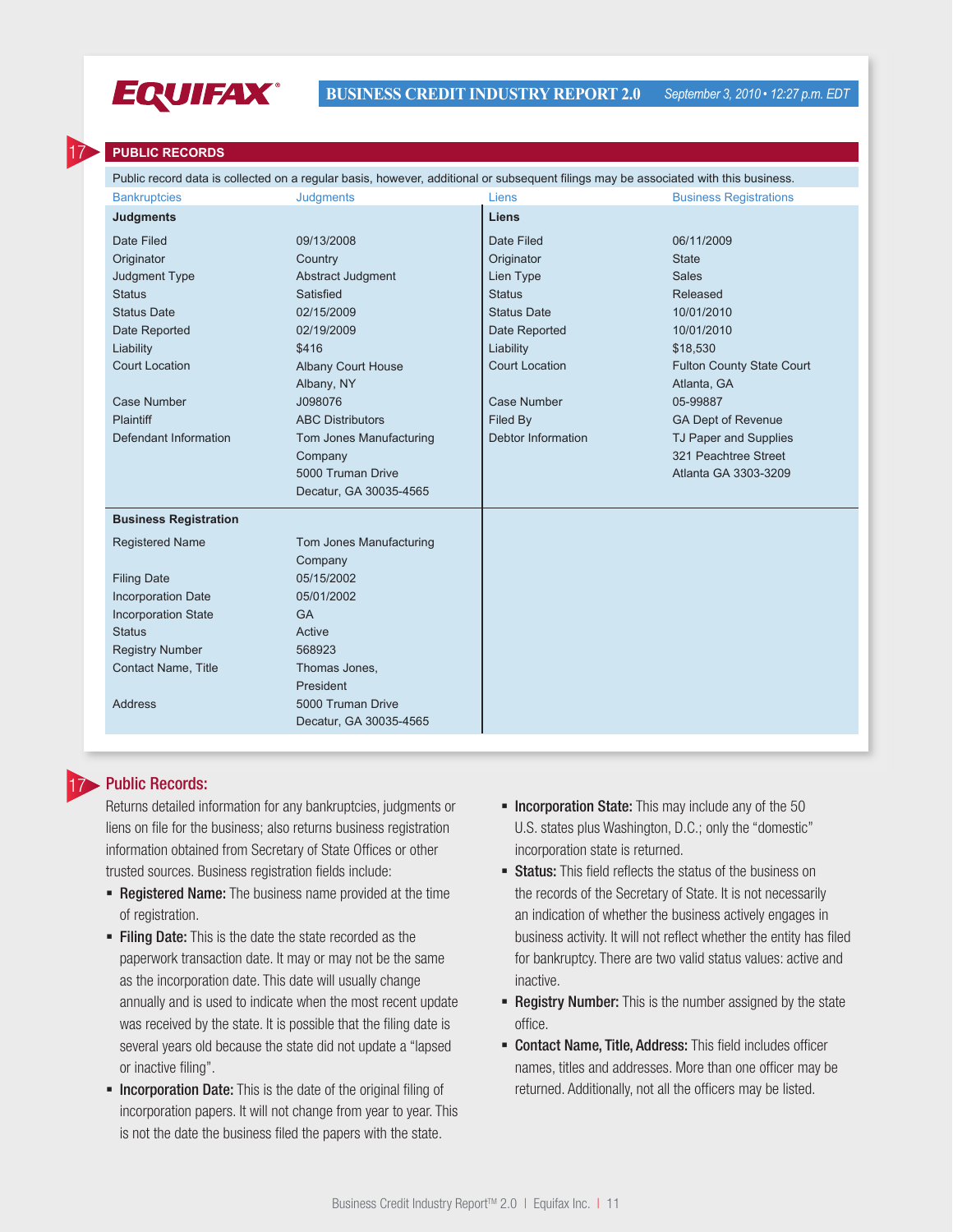

#### **DECISIONING DETAIL**

| <b>BUSINESS CREDIT RISK SCORE™</b><br>317<br>REASON CODES<br>Evidence of Non-Financial Trades that are Cycle 2+<br>Delinguent OR Charge-Off<br>57 Percent of Non-Financial Payment Experiences Reported<br>$\bullet$<br>as Current in Last 3 Months<br>Past Due Amount for Telco Trades Suggest Higher Risk<br>Evidence of Telco Trades that are Cycle 1+ Delinquent<br>OR Charge-Off | The Business Credit Risk Score™ is designed to assist credit grantors<br>in improving risk assessment throughout a business's account life<br>cycle, reducing delinguency rates and improving profitability. The score<br>predicts the likelihood of a business incurring greater than 90 days<br>severe delinguency or bankruptcy, within a 12-month period.<br>Score range is 101 - 660, with the lower score indicating higher risk.<br>A 0 indicates a bankruptcy on file and manual review is recommended.<br>Up to four reason codes may be returned indicating the top factors<br>influencing the score.<br><b>Click here</b> for Performance Projection Table |
|---------------------------------------------------------------------------------------------------------------------------------------------------------------------------------------------------------------------------------------------------------------------------------------------------------------------------------------------------------------------------------------|-----------------------------------------------------------------------------------------------------------------------------------------------------------------------------------------------------------------------------------------------------------------------------------------------------------------------------------------------------------------------------------------------------------------------------------------------------------------------------------------------------------------------------------------------------------------------------------------------------------------------------------------------------------------------|
| 6<br><b>BUSINESS FAILURE RISK RATING™</b><br><b>REASON CODES</b><br>Evidence of Charge-Off Non-Financial Accounts<br>Evidence of Non-Financial Trades 2+ Cycle Historically<br>Evidence of Lien(s) OR Judgment(s)<br>Evidence of Non-Financial Trades that are Cycle 2+<br>Delinguent OR Charge-Off                                                                                   | The Business Failure Risk Rating™ is designed to assist credit<br>grantors in improving risk assessment throughout a business's account<br>life cycle, redicing delinquency rates and improving profitability. The<br>rating predicts the likelihood of business failure through either formal or<br>informal bankruptcy within a 12-month period.<br>Rating range is 1 - 9, with the lower rating indicating lower risk.<br>A 0 indicates a bankruptcy on file and manual review is recommended.<br>Up to four reason codes may be returned indicating the top factors<br>influencing the rating.<br><b>Click here for Performance Projection Table</b>              |



18

#### Decisioning Detail:

Displays the definition, the numeric value and reason codes (if applicable) for each score appended to the business folder. Currently, the following decisioning tools are available with the Business Credit Industry Report 2.0.

- Business Credit Risk Score™: Predicts the likelihood of a business incurring severe delinquency (90 days or greater) or charge-off on any account within the next 12 months. Output score range is 101–660 and up to four reason codes are returned.
- Business Credit Risk Class<sup>™</sup>: Predicts the likelihood that the business will incur severe delinquency (greater than 90 days) or charge-off on any account, or bankruptcy, over the next 12 months. The score assigns a 1–5 risk class category. No reason codes are provided.
- Early Default Score<sup>™</sup>: An account acquisition score that predicts the likelihood that an applicant will not pay within the first four months after booking. Specifically, the score predicts the likelihood that an applicant will have a balance, greater than \$10, which either increases or stays the same for the first four consecutive months after the booked date. score ranging from 1- 100, with a score of 100 indicating the highest probability of non-payment within the first 120 days. Up to four reason codes are returned.\*
- Business Failure Risk Level<sup>™</sup>: Predicts the likelihood of a business failure (formal or informal bankruptcies) within a 12-month period. Output includes a red, yellow or green code. No reason codes are provided.
- Business Failure Risk Rating™: Predicts the likelihood of a business failure (formal or informal bankruptcies) within a 12-month period. The score assigns a 1–9 risk level category. No reason codes are provided.

\*This score includes the option to blend principal (consumer) credit information with the commercial data sources.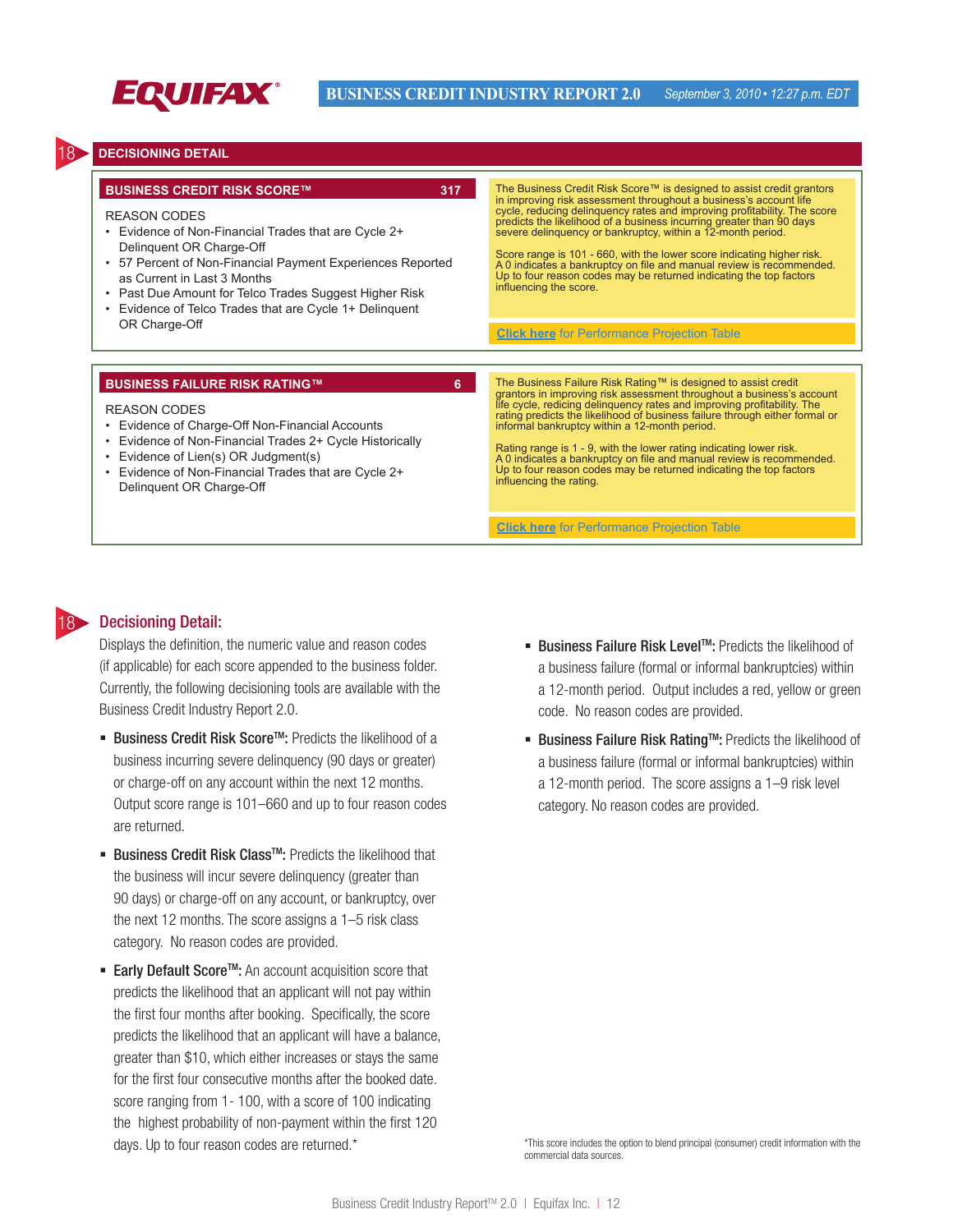

2

**BUSINESS CREDIT INDUSTRY REPORT 2.0** *September 3, 2010 • 12:27 p.m. EDT*

|                                                                            | EFX ID                  | <b>COMPANY NAME</b>                                                       | <b>CITY</b>         | <b>STATE</b> | <b>COUNTRY</b>                                                | <b>PHONE</b>              | <b>SIC</b>                                                                                                                                            | <b>NAICS</b>                                                                                               |
|----------------------------------------------------------------------------|-------------------------|---------------------------------------------------------------------------|---------------------|--------------|---------------------------------------------------------------|---------------------------|-------------------------------------------------------------------------------------------------------------------------------------------------------|------------------------------------------------------------------------------------------------------------|
| <b>Branch</b>                                                              | 277879276               | TJ PAPER AND<br>SUPPLIES*                                                 | <b>ATLANTA</b>      | <b>GA</b>    | <b>UNITED</b><br><b>STATES</b><br><b>OF</b><br><b>AMERICA</b> | (404) 222-2121            | 5113, INDUSTRIAL<br><b>AND PERSONAL</b><br><b>SERVICE PAPER</b>                                                                                       | 424130, INDUSTRIAL<br><b>AND PERSONAL</b><br><b>SERVICE PAPER</b>                                          |
| <b>Headquarters</b>                                                        | 879963258               | <b>TOM JONES BOXES</b>                                                    | <b>DECATUR</b>      | <b>GA</b>    | <b>UNITED</b><br><b>STATES</b><br><b>OF</b><br><b>AMERICA</b> | (404) 333-4500            | 2653, CORRUGATED<br>32211,<br><b>AND SOLID FIBER</b><br><b>CORRUGATED AND</b><br><b>BOXES</b><br><b>SOLID FIBER BOXES</b><br><b>MANUFACTURING</b>     |                                                                                                            |
| <b>Immediate Parent</b>                                                    | 5621986357              | <b>JONES</b><br><b>MANUFACTURING</b>                                      | <b>MOBILE</b>       | <b>AL</b>    | <b>UNITED</b><br><b>STATES</b><br><b>OF</b><br><b>AMERICA</b> | (251) 569-7852            | 3497, METAL FOIL<br><b>AND LEAF</b><br>(LAMINATED<br><b>ALUMINUM FOIL</b><br><b>ROLLS AND SHEETS</b><br><b>FOR FLEXIBLE</b><br><b>PACKAGING USES)</b> | 322225, LAMINATED<br><b>ALUMINUM FOIL</b><br><b>MANUFACTURING</b><br><b>FOR FLEXIBLE</b><br>PACKAGING USES |
| Domestic Ultimate 564962785                                                |                         | THE BOX COMPANY                                                           | <b>LEXINGTON</b>    | KY           | <b>UNITED</b><br><b>STATES</b><br><b>OF</b><br><b>AMERICA</b> | (502) 564-987             | 5113, INDUSTRIAL<br><b>AND PERSONAL</b><br><b>SERVICE PAPER</b>                                                                                       | 424130, INDUSTRIAL<br><b>AND PERSONAL</b><br><b>SERVICE PAPER</b>                                          |
| <b>Global Ultimate</b>                                                     | 564962785               | <b>TEY HOLDING</b><br><b>COMPANY</b>                                      | <b>CHICAGO</b>      | IL           | <b>UNITED</b><br><b>STATES</b><br><b>OF</b><br><b>AMERICA</b> | $(312)$ 345-4562          | 2653, CORRUGATED<br><b>AND SOLID FIBER</b><br><b>BOXES</b>                                                                                            | 322211,<br><b>CORRUGATED AND</b><br><b>SOLID FIBER BOX</b><br><b>MANUFACTURING</b>                         |
|                                                                            |                         |                                                                           |                     |              | *Asterisk indicates inquired site                             |                           |                                                                                                                                                       |                                                                                                            |
|                                                                            |                         | <b>OWNER/GUARANTOR INFORMATION</b>                                        |                     |              |                                                               |                           |                                                                                                                                                       |                                                                                                            |
| <b>Principal (P) and Guarantor (G)</b>                                     |                         | <b>Additional Names</b>                                                   |                     |              | <b>Addresses and</b>                                          |                           | <b>SSNs/Tax IDs</b>                                                                                                                                   |                                                                                                            |
| or Both (B)                                                                |                         |                                                                           |                     |              | <b>Telephone Numbers</b>                                      |                           |                                                                                                                                                       |                                                                                                            |
| <b>THOMAS JONES</b><br>(01/30/2010)<br>Account 7 (G)                       |                         |                                                                           |                     |              | 891 OAK STREET<br>ATLANTA GA 30318<br>(01/30/2010)            |                           | <b>XXXXXXXXX</b><br>(01/30/2010)                                                                                                                      |                                                                                                            |
|                                                                            |                         | <b>BUSINESS &amp; CREDIT GRANTOR COMMENTS</b>                             |                     |              |                                                               |                           | <b>DATE REPORTED</b>                                                                                                                                  |                                                                                                            |
|                                                                            |                         | OWNER Thomas Jones. Dispute with landlord over water damage in warehouse. |                     |              |                                                               |                           | 04/14/2009                                                                                                                                            |                                                                                                            |
|                                                                            |                         |                                                                           |                     |              |                                                               |                           |                                                                                                                                                       |                                                                                                            |
|                                                                            |                         |                                                                           |                     |              |                                                               |                           |                                                                                                                                                       |                                                                                                            |
| <b>INQUIRIES</b><br>08/25/2009- Non-Financial<br>09/05/2008- Non-Financial |                         | 07/25/2010- Non-Financial<br>07/25/2010- Financial                        |                     |              | 08/05/2007- Financial                                         | 02/18/2009- Non-Financial | 01/28/2009- Financial                                                                                                                                 |                                                                                                            |
|                                                                            |                         | <b>AFFILIATE (PRINCIPAL) SEARCH RESULTS</b>                               |                     |              |                                                               |                           |                                                                                                                                                       |                                                                                                            |
|                                                                            |                         | Inquiry Information: Tom Jones, Atlanta, GA, SSN 658798546                |                     |              |                                                               |                           |                                                                                                                                                       |                                                                                                            |
|                                                                            | <b>Company Name</b>     |                                                                           | <b>Company City</b> |              |                                                               | <b>Company State</b>      | EFX ID                                                                                                                                                |                                                                                                            |
| $\Box$                                                                     | Savannah Paper Company  |                                                                           | Savannah            |              |                                                               | <b>GA</b>                 |                                                                                                                                                       | 500000001                                                                                                  |
| $\Box$                                                                     | The Paper Place         |                                                                           | Atlanta             |              |                                                               | <b>GA</b>                 |                                                                                                                                                       | 500000477                                                                                                  |
| $\Box$                                                                     | Tom Jones Cardboard Co. |                                                                           | Atlanta             |              |                                                               | <b>GA</b>                 |                                                                                                                                                       | 500000346                                                                                                  |
|                                                                            |                         |                                                                           |                     |              |                                                               |                           |                                                                                                                                                       |                                                                                                            |
| <b>CONTACT US</b>                                                          |                         |                                                                           |                     |              |                                                               |                           |                                                                                                                                                       |                                                                                                            |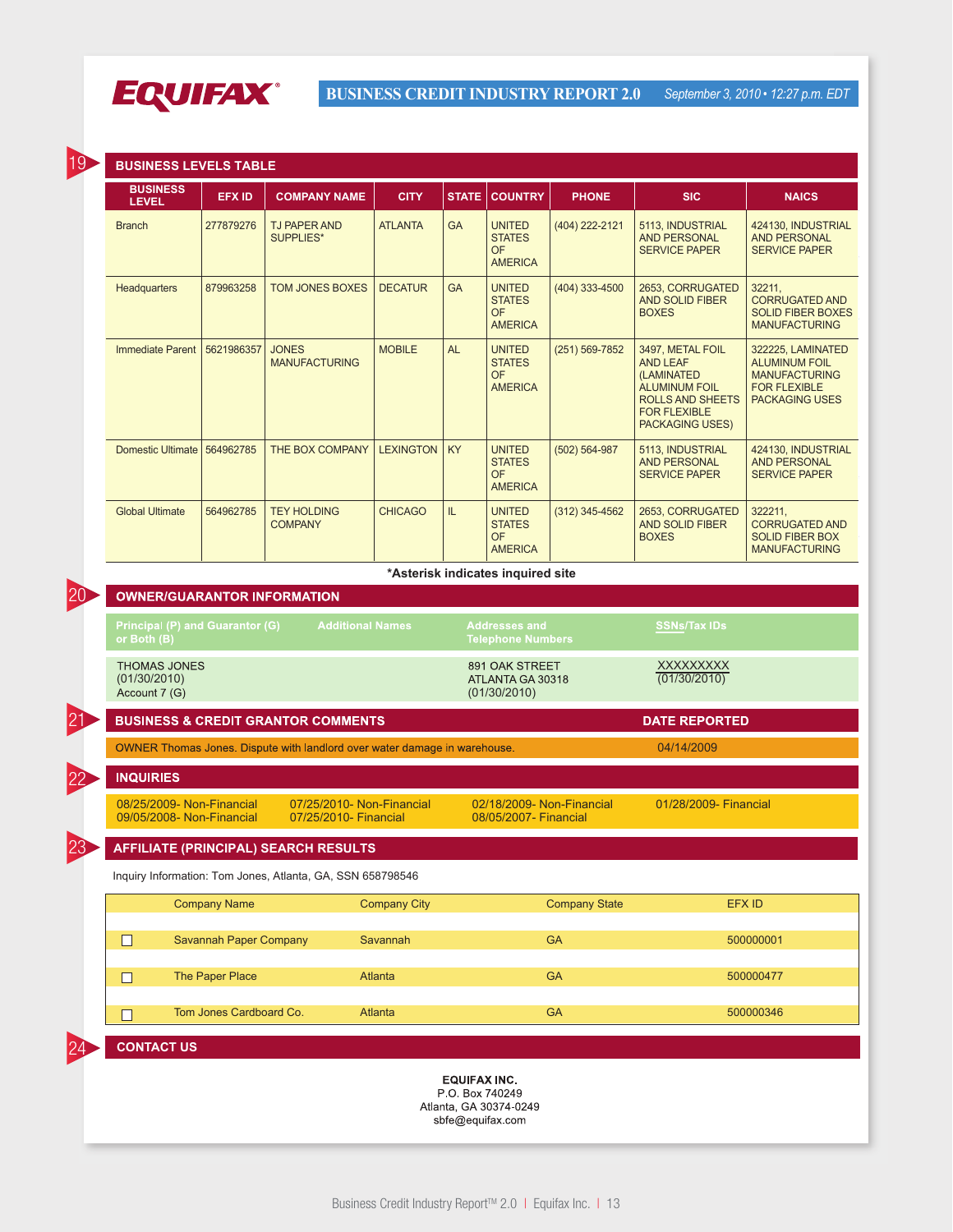#### Business Levels:

Provide EFX IDs and additional identifying information on the business levels in the family tree which have ultimate financial responsibility for the inquired site. Up to five EFX IDs for each business are returned: inquired site, headquarters site, immediate parent, ultimate domestic and ultimate global parent.



19

#### 20 Owner/Guarantor Information:

Returns name, address, phone number, Social Security number and reported date for the business owner, principal or guarantor.



#### Business & Credit Grantor Comments:

Returns comments reported by the business owner and/or credit grantors.



# Inquiries:

Returns recent inquiries.



#### Affiliate (Principal) Search Results:

Returns a list of businesses potentially associated with the business owner or principal submitted upon inquiry; if requested, the full credit report along with any ancillary products included with the original inquiry will be returned for a related file.



#### Contact Us:

Provides address, phone number and email address where your customer can initiate a dispute.